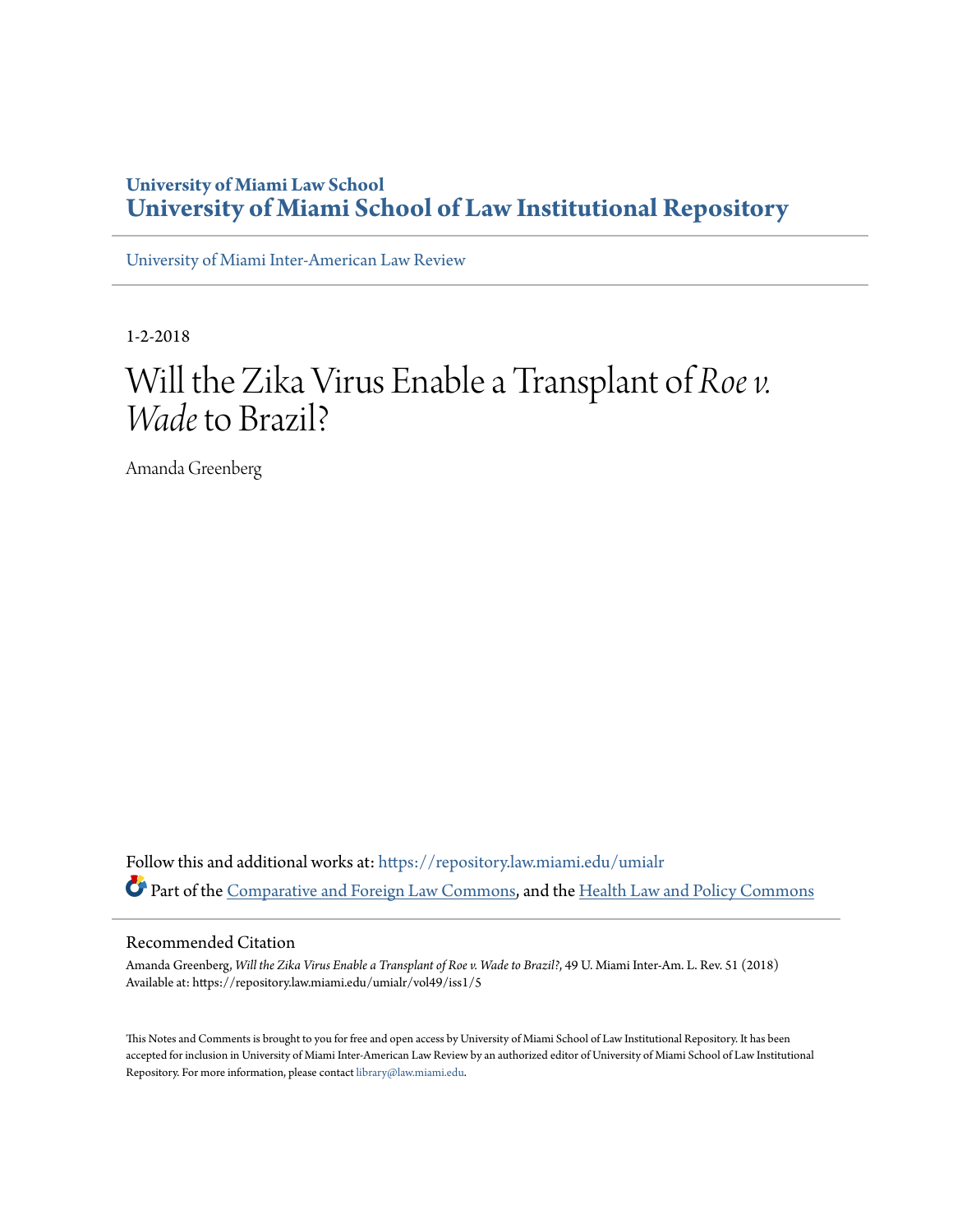# **Will the Zika Virus Enable a Transplant of** *Roe v. Wade* **to Brazil?**

# Amanda Greenberg

| I. | <b>INTRODUCTION.</b>                                       | 52 |
|----|------------------------------------------------------------|----|
| П. | <b>BACKGROUND</b>                                          |    |
|    |                                                            |    |
|    |                                                            |    |
|    | C. Zika's Impact in Brazil and the Birth Defects           |    |
|    |                                                            | 61 |
|    |                                                            |    |
|    | A. How the Rubella Virus Coupled With the Feminist         |    |
|    | Movement Helped Pave the Way for Abortion                  |    |
|    |                                                            | 63 |
|    | B. The Relationship Between Brazil, Religion, the          |    |
|    |                                                            | 67 |
|    | C. The Growth and Power of Evangelical Christians in       |    |
|    | Brazil                                                     | 68 |
|    |                                                            |    |
|    | IV: THE CURRENT POLITICAL LANDSCAPE IN BRAZIL AND          |    |
|    | WHAT THAT MEANS FOR WOMEN'S RIGHTS DURING THE              |    |
|    | <b>ZIKA EPIDEMIC</b>                                       | 70 |
|    | A. Brazil's Recent Tumultuous Political Landscape70        |    |
|    | B. What the Temer Administration Means for Women's         |    |
|    | $Right$ s                                                  | 73 |
|    | C. Comparing Rubella and Zika and the Environments         |    |
|    |                                                            | 75 |
| V. | WILL ZIKA HELP LAY MORE GROUNDWORK TO SHAPE                |    |
|    |                                                            |    |
|    |                                                            |    |
|    | B. ANIS Institute of Bioethics' and the Brazilian National |    |
|    | Association of Public Defenders' Proposal to the STF 79    |    |
|    | C. The Disparate Impact Zika and Microcephaly have in      |    |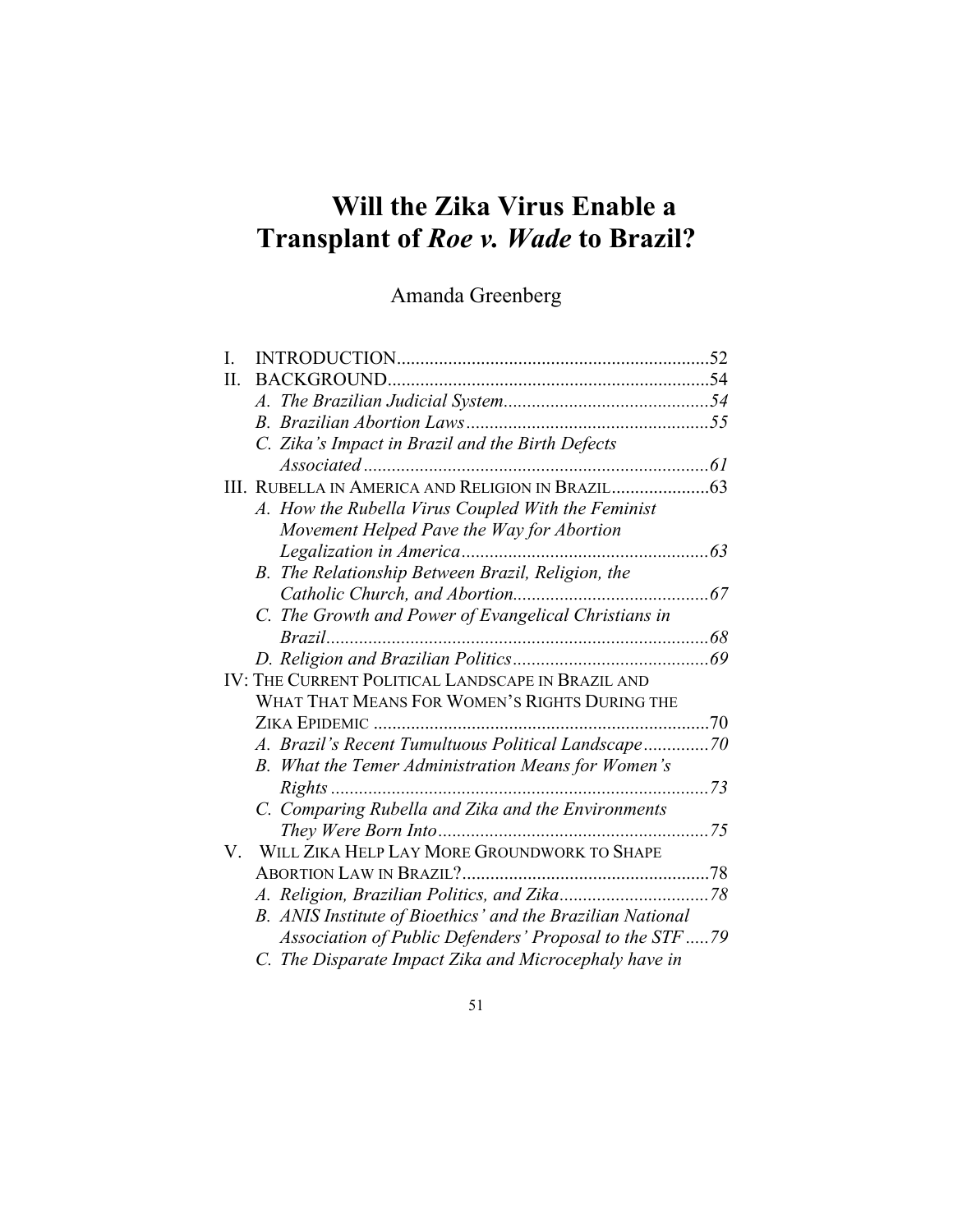#### 52 INTER-AMERICAN LAW REVIEW [Vol. 49:51]

| D. Implications for Brazilian Society if No Change in |  |
|-------------------------------------------------------|--|
|                                                       |  |
|                                                       |  |

### I. INTRODUCTION

Mosquitos have long been a serious threat to human health. According to the World Health Organization, mosquito bites result in the deaths of more than 1 million people each year.<sup>1</sup> The majority of deaths are due to malaria.<sup>2</sup> There are somewhere between 300 and 500 million cases of malaria that occur each year.<sup>3</sup> Mosquitos also transmit West Nile Virus, Dengue fever, and yellow fever.<sup>4</sup> Recently, mosquitos have become particularly threatening to pregnant women.

The zika virus is a disease that can be transmitted through a bite from an *Aedes* species mosquito, through sexual contact, and through pregnancy from the mother to the fetus.<sup>5</sup> Pregnant women are at special risk because zika targets growing nerve cells.<sup>6</sup> Pregnant women who contract the zika virus can give birth to babies with microcephaly and other fetal brain defects.<sup>7</sup> Microcephaly is a birth defect in which babies develop abnormally small heads and underdeveloped brains.<sup>8</sup> One country that has seen an especially virulent outbreak of the zika virus is Brazil. Since the zika outbreak began in

 $^7$  *Id.* 

 $\frac{1}{1}$ <sup>1</sup> Who is the Biggest Killer on the Planet, http://www.hardydiagnostics.com/wp-content/uploads/2016/05/The-Most-Deadly-Animals.pdf (last visited Oct. 10, 2017).

*Id.*

<sup>3</sup>  *Id.*

<sup>&</sup>lt;sup>4</sup> *Id.*; Yellow Fever, CDC, https://wwwnc.cdc.gov/travel/diseases/yellowfever (last updated July 10, 2015).

Zika Virus Transmission & Risks, CDC http://cdc.gov/zika/transmission/index.html (last updated Oct. 4, 2017).

Maggie Fox, *How Bad is Zika for Babies? Study to Track 10,000 Pregnant Women*, NBC NEWS (Jun. 21, 2016, 2:15 PM), http://www.nbcnews.com/storyline/zika-virus-outbreak/how-bad-zika-babies-study-track-10-000-pregnantwomen-n596451.

<sup>8</sup>  *Facts About Microcephaly*, CDC http://www.cdc.gov/ncbddd/birthdefects/microcephaly.html (last updated Dec. 7, 2016).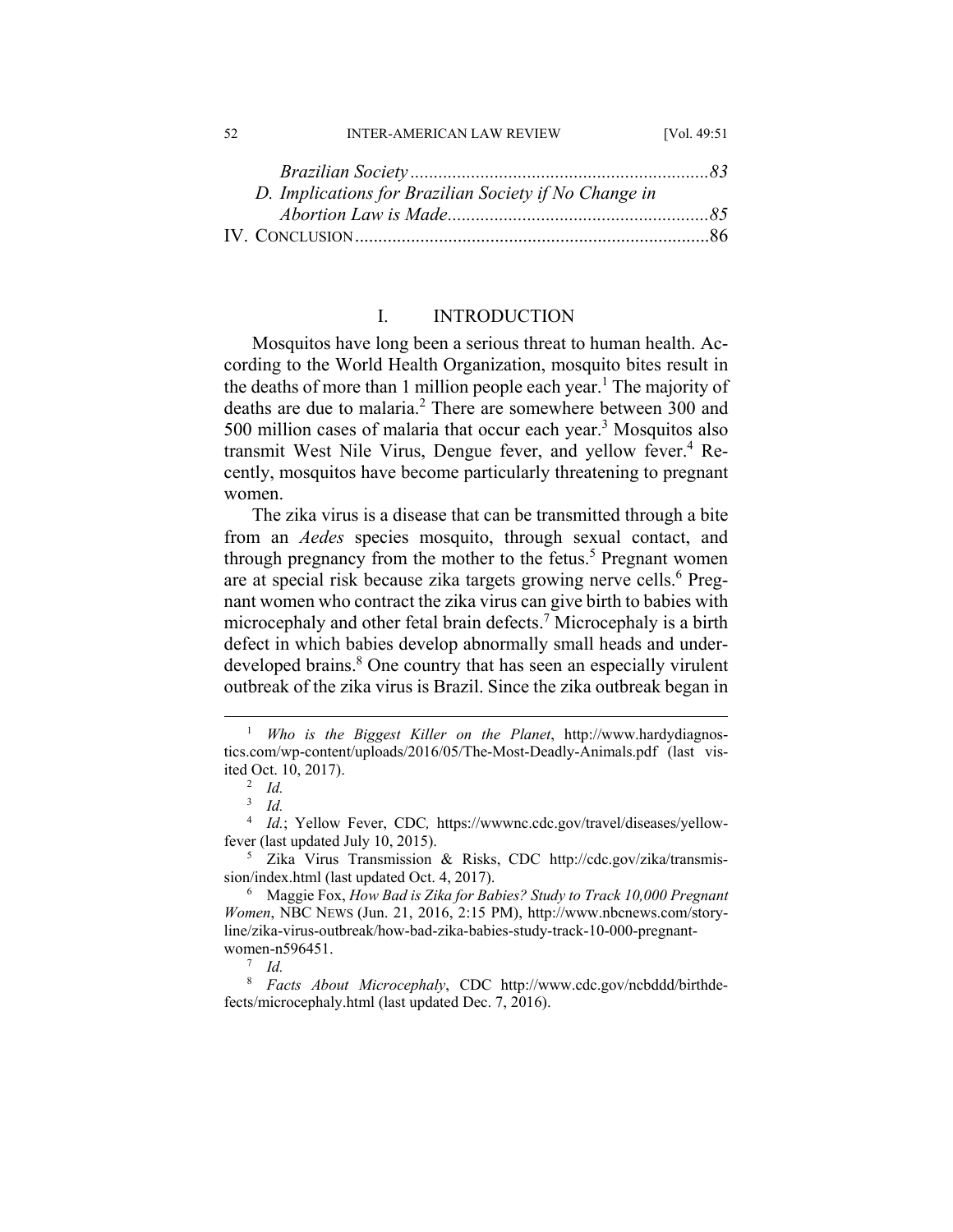2015, Brazilian health officials have confirmed a ten-fold increase in the number of infants diagnosed with microcephaly.<sup>9</sup>

In *Roe v. Wade*, the United States Supreme Court held that the right to privacy protected by the United States Constitution's due process clause of the 14<sup>th</sup> Amendment included a woman's decision to have an abortion, subject to some regulation.10 Recently, a division of Brazil's highest court, the Supreme Tribunal Federal (STF), has begun to lay the groundwork for the decriminalization of abortion. The Brazilian Penal Code, which dates back to 1940, criminalizes abortion, except when performed by a doctor in cases of rape, fetal anencephaly, or if there is no other way to save the mother's life.<sup>11</sup> However, a recent Brazilian Supreme Court opinion, issued on November 29, 2016, held that criminalization of abortion prior to the twelfth week of pregnancy was inconsistent with the Brazilian Constitution.<sup>12</sup>

The purpose of this article is to explore the current status of the effort to legalize abortion in Brazil, comparing the route taken by the United States Supreme Court to that of the Brazilian Supreme Tribunal Federal. This article pays particular attention to the influence of women's health issues, such as the rubella outbreak in the United States that preceded *Roe v. Wade*, and the zika epidemic currently plaguing Brazil. Part II of this article will discuss Brazil's current abortion laws and exceptions, zika's overall impact in Brazil, and the birth defects associated with the virus. Part III will discuss the rubella virus in the United States and how it helped shape the public's opinion of abortion and it will also discuss the role the Cath-

 $\frac{1}{9}$  Liz Szabo, *Zika Outbreak May Have Peaked in Brazil, Researchers Say*, USA TODAY (July 14, 2016, 2:02 PM), http://www.usatoday.com/story/news/2016 /07/14/zika-outbreak-may-have-peaked-brazil-researchers-say/87078324/. 10 *See generally* Roe v. Wade, 410 U.S. 113 (1973). 11 Código Penal [C.P.] tít 1, art. 128 (Braz.), http://www.oas.org/jurid-

ico/mla/pt/bra/pt\_bra-int-text-cp.pdf; Becky Little, *Way Before Zika, Rubella Changed Minds on Abortion*, NAT. GEO. (Feb. 5, 2016), http://news.nationalgeographic.com/2016/02/160205-zika-virus-rubella-abortion-brazil-birth-controlwomens-health-history/.

<sup>12</sup> S.T.F., H.C. No. 124.306/RJ, Relator: Min. Marco Aurélio, 29.11.2016, Supremo Tribunal Federal Jurisprudência [S.T.F.J.] 17.03.2017, 1,19-20 (Braz.), available at http://redir.stf.jus.br/paginadorpub/paginador.jsp?docTP=TP&docI D=12580345. [Hereinafter *H.C. No. 124.306*].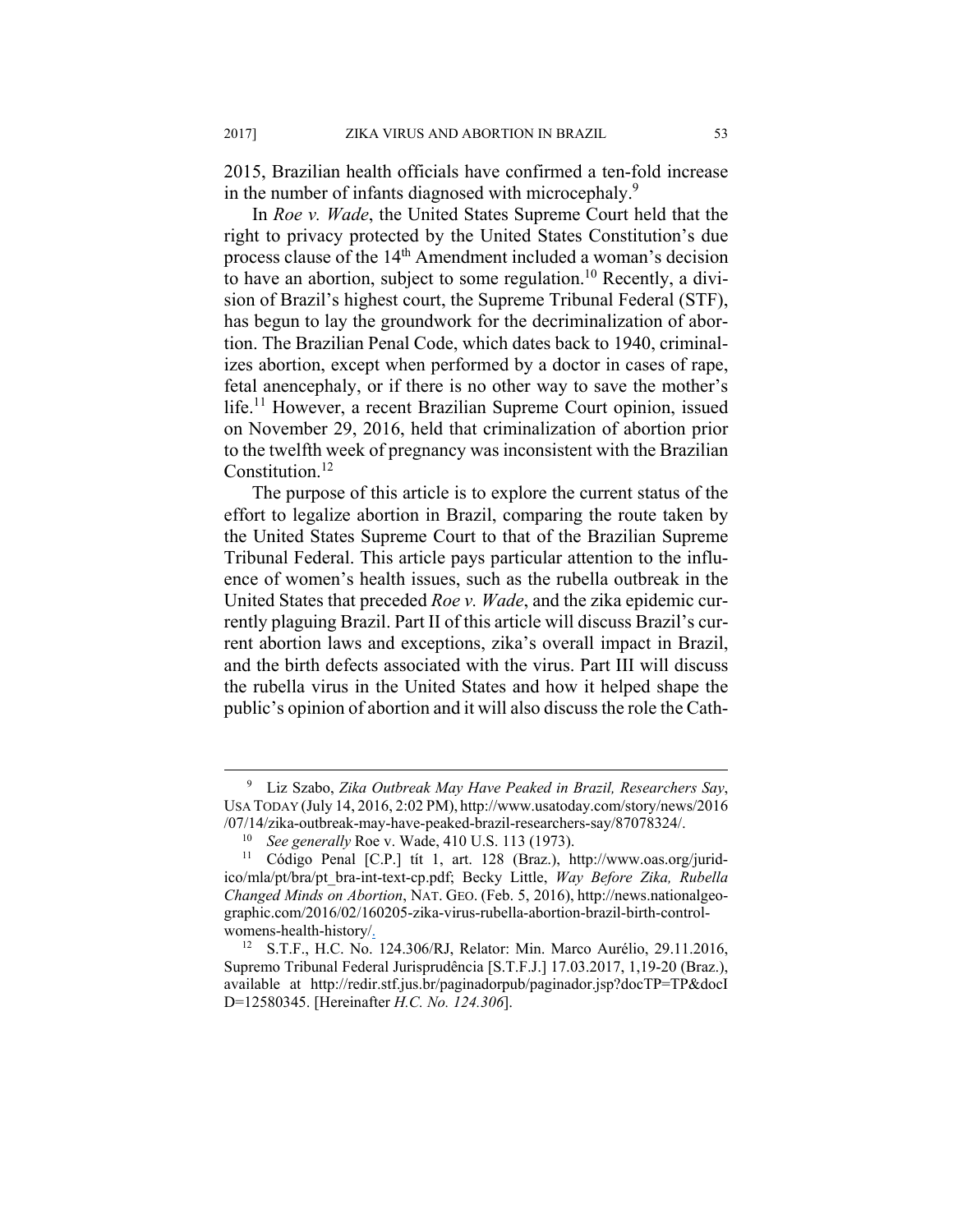54 INTER-AMERICAN LAW REVIEW [Vol. 49:51

olic Church plays in Brazilian society. Part IV will conduct a comparative review of the social, political, and cultural climates of the United States in the 1960s and modern day Brazil, as well as a comparison between the rubella and zika virus. Part V will consider whether it is likely that zika will spur a revolutionary decision like *Roe v. Wade* for Brazil and the future implications if no change in abortion law is made.

#### II. BACKGROUND

#### *A. The Brazilian Judicial System*

The 1988 Brazilian Constitution made the STF one of the most powerful courts in the world, allowing it to act as a constitutional court, a court of last resort on appeals from both state and federal courts, and a trial court for prosecution of criminal offenses by the President of the Republic and other high-level government officials.13 In Brazil, a constitutional issue may be raised by any party, the Public Ministry, or even by the court itself.<sup>14</sup> Usually, when private parties raise constitutional questions, they do so by means of a pleading called an exception or by way of defense.<sup>15</sup> Instead of attacking the constitutionality of a law or decree directly, parties typically attack the constitutionality of the offending law or decree as applied to an act or conduct.<sup>16</sup> Unlike the United States, Brazil has adopted abstract judicial review, allowing a variety of officials and organizations to bring actions to declare laws or decrees facially unconstitutional directly before the STF without need for an actual case<sup>17</sup>

The broad jurisdictional parameters of the STF and the lack of procedural devices similar to the U.S. Supreme Court's writ of certiorari or stare decisis leaves the STF with an immense workload.<sup>18</sup>

 <sup>13</sup> Keith Rosenn, *Recent Important Decisions by the Brazilian Supreme Court,* <sup>45</sup> U. MIAMI INTER-AM. L. REV. 297, <sup>298</sup> (2014). 14 Keith Rosenn, *Procedural Protection of Constitutional Rights in Brazil*, 59

AM. J. COMP. L. 1009, 1010-11 (2011).<br><sup>15</sup> *Id.* at 1011.<br><sup>16</sup> *Id.* 

 $\frac{17}{18}$  *Id.* 

*Id.* at 1012. There is a limited version of stare decisis in the súmula vinculate and a limited version of certiorari in the general repercussions requirement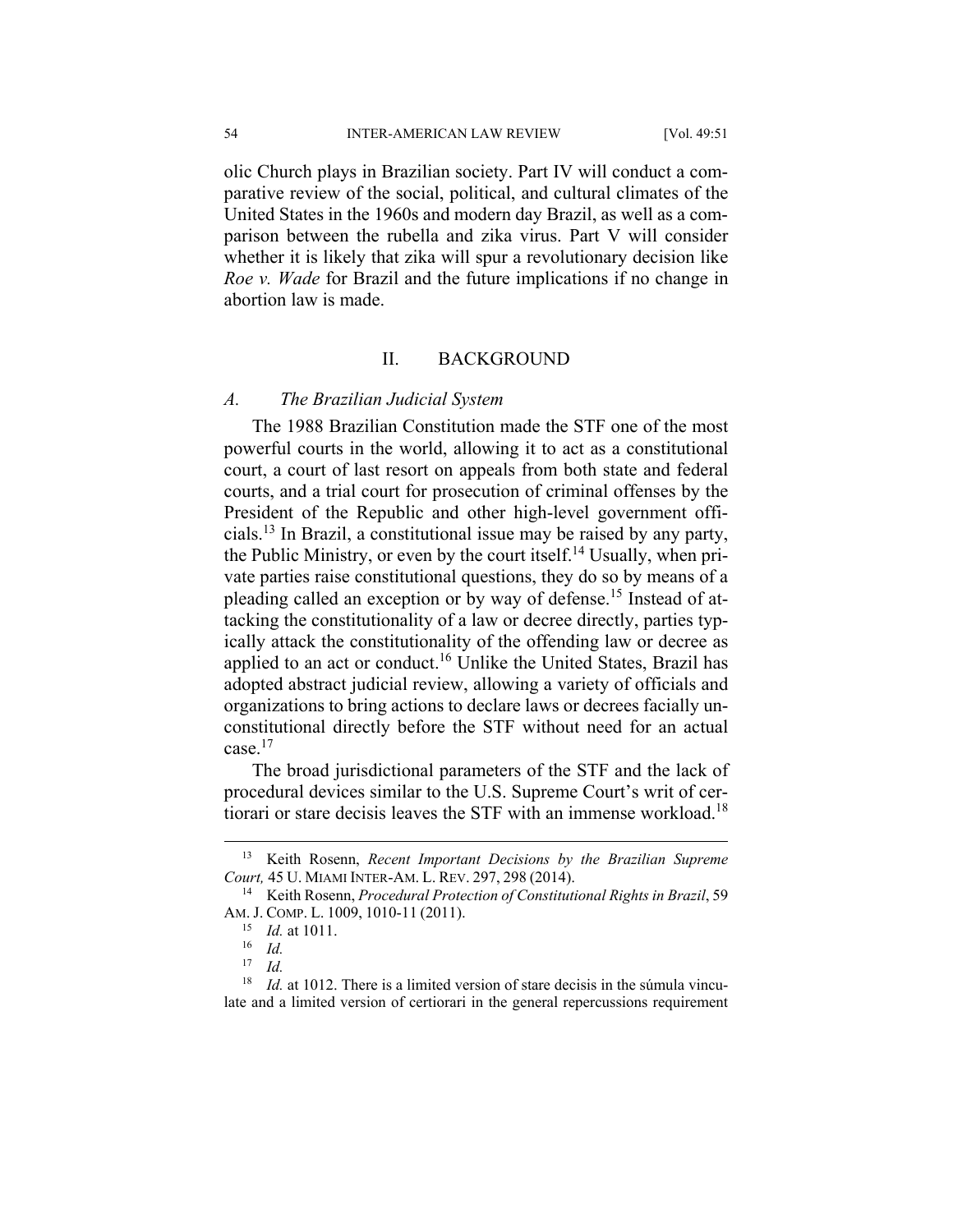Not only does the STF decide constitutional issues, but it also decides many non-constitutional matters, most of which involve trivial or frivolous claims.19 The STF is quite different from the U.S. Supreme Court. Unlike the U.S., where the entire Supreme Court normally hears a case, a large portion of STF cases are decided by just one of the eleven ministers of the court.20 Even cases that are heard by the panel of five or the entire court are randomly assigned to a single minister, who serves as the reporter and is responsible for analyzing the issues and the case file. $21$ 

#### *B. Brazilian Abortion Laws*

The Brazilian Penal Code, adopted in 1940, criminalizes abortion except in cases of rape or to save the life of the mother.<sup>22</sup> Women who undergo illegal abortions in Brazil are subject to one to three years in prison, and doctors who illegally provide these abortions can be punished with up to twenty years of incarceration.<sup>23</sup> However, every year an estimated 850,000 Brazilian women have illegal abortions, many under dangerous conditions.<sup>24</sup> Even in situations where abortion is legal, finding legitimate providers is timeconsuming and often futile, and many women, particularly those who are young, poor, and uneducated, are forced to seek out illegal options.25

 $\overline{a}$ 

*Restrictive Countries in the World*, BUS. INSIDER (May 4, 2013, 7:30 AM), http://www.businessinsider.com/illegal-abortions-2013-5. 24 Stephen Eisenhammer, *Zika, Disease of the Poor, May Not Change Abor-*

for special appeals. Moreover, decisions declaring statutes or decrees unconstitutional in direct actions before the STF are binding on everyone. 19 *Id.*

<sup>20</sup> Rosenn, *supra* note 14, at 1013. 21 *Id.*

<sup>22</sup> Audacia Ray, *Brazil: Supreme Court Makes Abortion Legal in Cases of Anencephaly*, INT'L WOMEN'S HEALTH COALITION (Apr. 19, 2012), http s://iwhc.org/2012/04/brazil-supreme-court-makes-abortion-legal-in-cases-of-anencephaly/.<br><sup>23</sup> Grace Wyler, *What It Is Like to Get an Abortion in Brazil, One of the Most* 

*tion in Brazil*, REUTERS (Feb. 10, 2016 at 1:30 AM), http://www.reuters.com/article/us-health-zika-abortion-insight-idUSKCN0VJ0BR. 25 Wyler, *supra* note 23.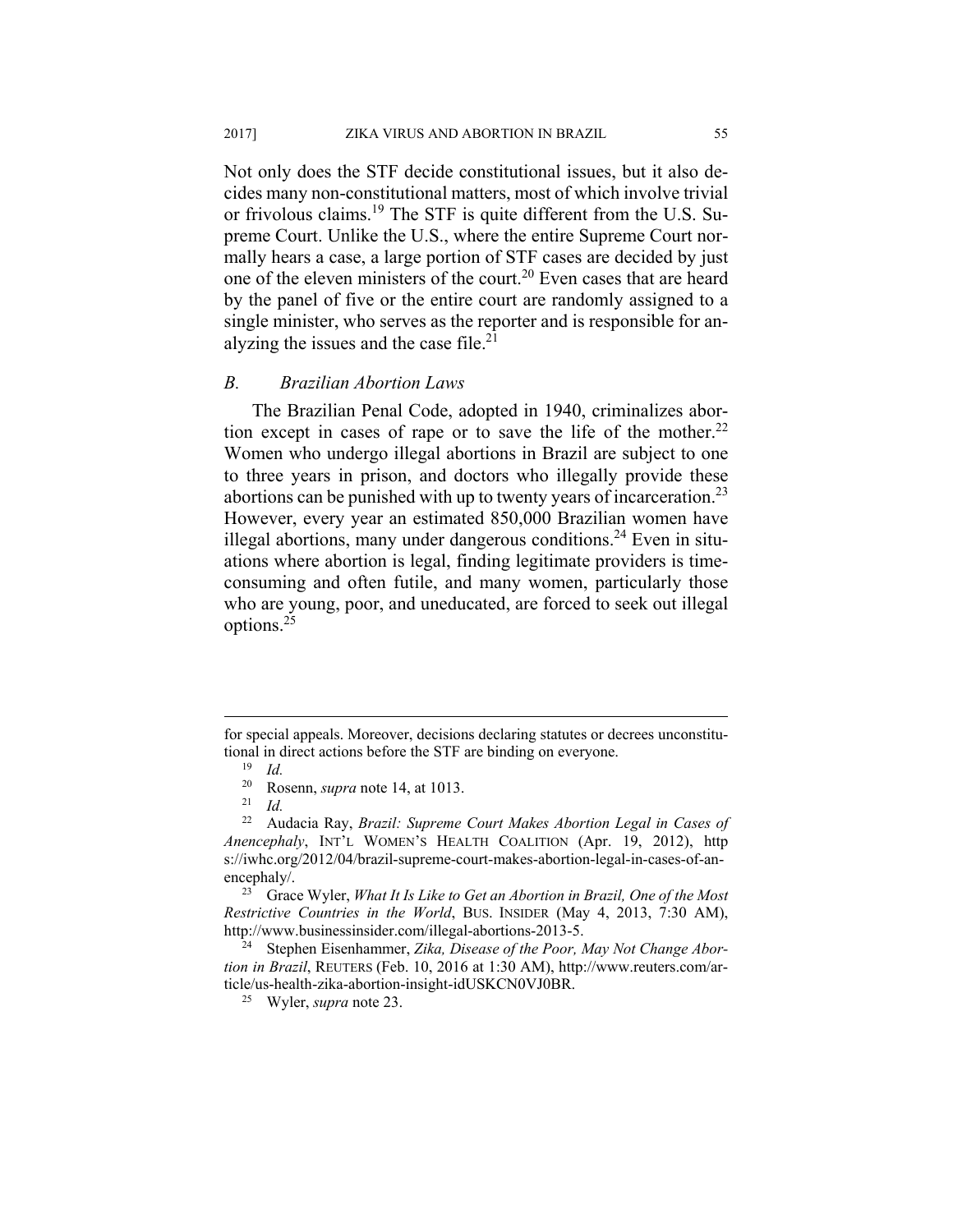In 2012, the STF created an exception to the criminal law by permitting abortions where the fetus has anencephaly.<sup>26</sup> Anencephaly is a fetal brain disorder in which a baby is born without parts of the brain and the skull.<sup>27</sup> The case was brought by Luis Roberto Barroso, then a distinguished lawyer and constitutional law professor, as a direct action before the STF on behalf of the National Confederation of Health Workers.<sup>28</sup> Because the STF had held that other forms of direct action for unconstitutionality could not be used to challenge statutes enacted prior to the promulgation of the 1988 Constitution, Barroso utilized an action called an allegation of disobedience of a fundamental precept or *Argüição de descumprimento de preceito fundamental* (ADFP). 29 This is one of four types of abstract review cases in Brazil that can be filed directly with the STF; it is permitted only when there is no alternative remedy to protect a fundamental precept of the Constitution.<sup>30</sup> Instead of requesting that the STF declare any provision of the Penal Code unconstitutional, Barroso requested that the STF interpret the statute in conformity with constitutionally protected values.<sup>31</sup>

After eight years of indecisiveness and uncertainty, by a vote of eight to two, the STF finally held that the Penal Code should be interpreted to permit abortions in instances where a woman is carrying an anencephalic fetus. $32$  The Court referred to this type of abortion as "a therapeutic anticipation of birth."33 Its opinion made it clear that by prohibiting prosecution in cases of anencephaly, the STF was not declaring a constitutional right to abortion, nor was it decriminalizing eugenic abortions.<sup>34</sup> The Court reasoned that because anencephalic fetuses lack parts of the brain and the skull, granting that fetus constitutional protection would be inappropriate because it had no chance of survival.35

 <sup>26</sup> Rosenn, *supra* note 13, at 316. 27 *Facts About Anencephaly*, CDC http://www.cdc.gov/ncbddd/birthdefe cts/anencephaly.html (last updated Aug. 2, 2017). 28 Rosenn, *supra* note 13, at 316. 29 *Id.*

<sup>30</sup> *Id.*

<sup>31</sup> *Id.* at 317. 32 *Id.*

<sup>33</sup> Rosenn, *supra* note 13, at 317. 34 *Id.* at 318. 35 *Id.*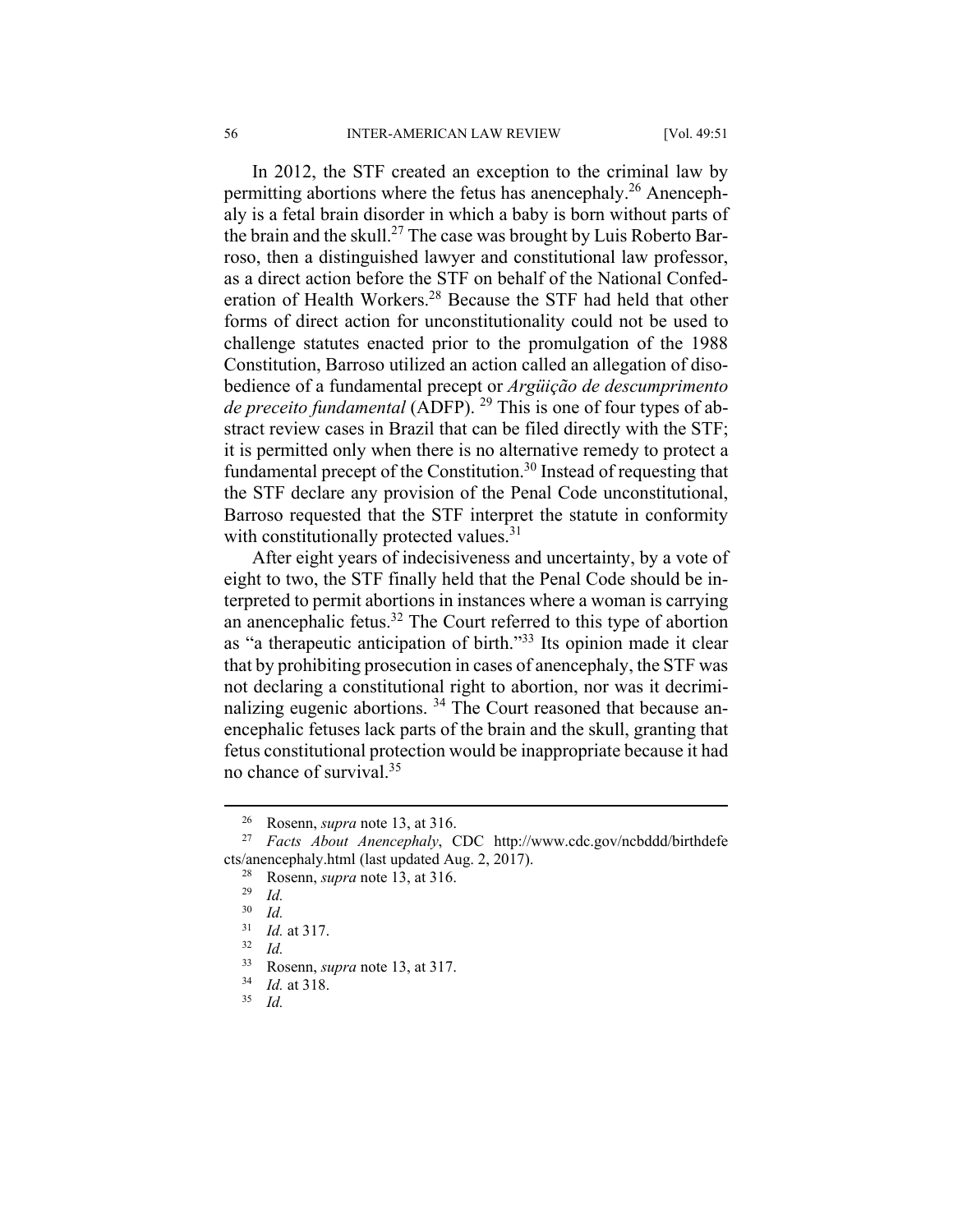In 2013, Brazil took another small step towards the decriminalization of abortion when it enacted Law No. 12.845, which requires public hospitals to provide victims of sexual violence with emergency medical treatment.36 Brazilian hospitals are now required to provide prophylactic treatment against pregnancy, as well as provide the victims with information about their legal rights and the

availability of health services.<sup>37</sup> In addition to providing treatment and counseling, Law No. 12.845 forbids healthcare providers from requiring women to provide any verifying information about the sexual assault or abuse.<sup>38</sup>

On November 29, 2016, a panel of the STF took a large step towards the decriminalization of abortion in H.C. No. 124.306. A majority of the five judge panel held that abortion could not be criminalized prior to the twelfth week of pregnancy.<sup>39</sup> The issue originally presented in the case was the release on habeas corpus of five practitioners accused of performing illegal abortions at a clinic in Duque de Caxias.40 In August 2016, Minister Marco Aurélio, the reporter for the trial court, issued an opinion granting habeas corpus because the defendants had not committed previous crimes, had permanent work and residences, and posed no risk to the public or economic order.<sup>41</sup> The trial court ordered their release on habeas corpus, but the appellate court reversed.<sup>42</sup> The abortion providers next sought habeas corpus in the Supreme Tribunal of Justice (STJ), which affirmed the appellate court.<sup>43</sup> The abortion providers next requested habeas corpus in the STF.<sup>44</sup>

<sup>36</sup> *Id.* at 320. 37 *Id.*

*Id.* 

<sup>39</sup> *See* Angela Freitas & Fábio Grotz, *Brazilian Supreme Court Decision Reignites Abortion Rights Debates*, SEXUALITY POLICY WATCH (Dec. 9, 2016), http://sxpolitics.org/brazilian-supreme-court-decision-re-ignites-the-abortionrights-debates-2/16223. 40 *Id.*

<sup>41</sup> *Id.*

<sup>42</sup> *1st Class Dismisses Pre-Trial Detention of Accused of Abortion*, STF (NOV. 29, 2016),

http://www.stf.jus.br/portal/cms/verNoticiaDetalhe.asp?idConteudo=330769. 43 *Id.*

<sup>44</sup> *Id*.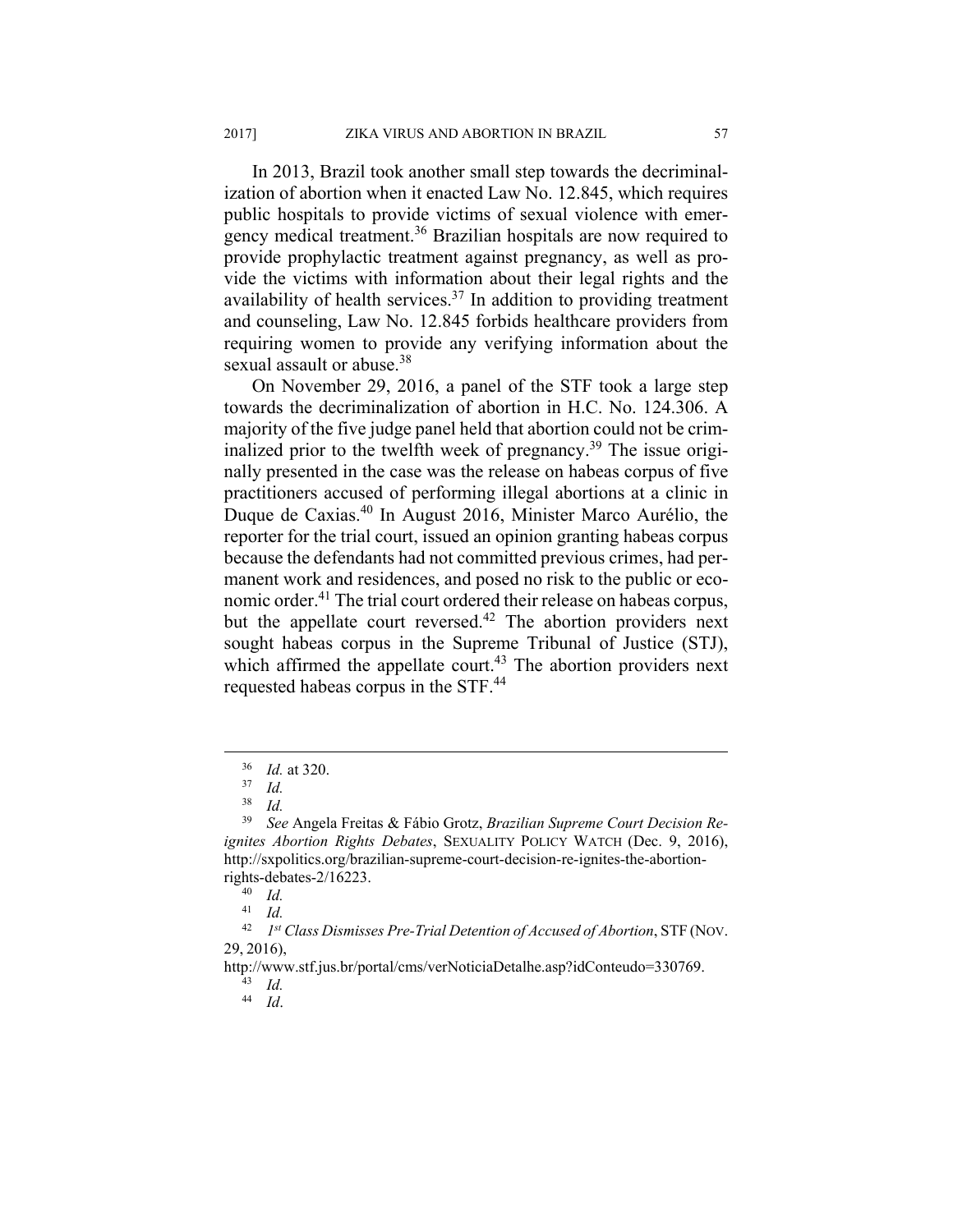Coincidentally, on the panel was Minister Luis Roberto Barroso, who had been appointed to the STF in 2013.<sup>45</sup> He seized the opportunity to convert the habeas corpus appeal into an issue that had never been presented by the parties – whether abortion could be criminalized during the first trimester of pregnancy.<sup>46</sup> Barroso applied the Brazilian principle of interpretation of a statute in conformity with the Constitution, the same principle he argued in the anencephaly case.47

Barroso reasoned that if interpreted literally, articles 124-126 of the Penal Code of 1940 would violate both fundamental rights and the principle of proportionality.48 The fundamental rights that would be violated are as follows: (1) sexual and reproductive rights of women, (2) women's autonomy, (3) the physical and psychological integrity of the pregnant female, and  $(4)$  equality of women.<sup>49</sup>

The proportionality principle is the European analogy to balancing.50 Essentially, it postulates that if the government pursues an end, it must use a means that is helpful, necessary, and appropriate to attain the end.51 Barroso cited statistics that indicated that countries that permit abortion have the same or slightly fewer abortions than those that criminalize it.<sup>52</sup> He also cited Brazil's staggering abortion statistics.<sup>53</sup> These led Barroso to the conclusion that while

 <sup>45</sup> *Id.*; *Luís Roberto Barroso Takes Office as Justice of the Supreme Court*, STF INTERNACIONAL, (June 26, 2017), http://www2.stf.jus.br/portalStfInternacional/cms/verConteudo.php?sigla=portalStfDestaque\_en\_us&idConteudo=242417. 46 H.C. No. 124.306, *supra* note 12 at 1. 47 *Id.* The analogue of this principle in U.S. Constitutional Law would be the

principle that if there are two interpretations of a statute, one of which makes it unconstitutional and one which makes it constitutional, the court should utilize the latter. *See* Ashwander v. Tenn. Valley Auth., 297 US 288, 348 (1936) ("When the validity of an act of the Congress is drawn in question, and even if a serious doubt of constitutionality is raised, it is a cardinal principle that this Court will first ascertain whether a construction of the statute is fairly possible by which the question may be avoided.") (quoting *Crowell v. Benson*, 285 U.S. 22, 62 (1931)).

<sup>48</sup> Freitas & Grotz, *supra* note 39. 49 *Id.*

<sup>50</sup> Alec Stone Sweet and Jud Mathews, *Proportionality Balancing and Global Constitutionalism*, 47 COLUM. J. TRANSNAT'L L. 72, 75 (2008).<br><sup>51</sup> *Id.* at 75-76.<br><sup>52</sup> H.C. No. 124.306, *supra* note 12 at 2.<br><sup>53</sup> *Id.*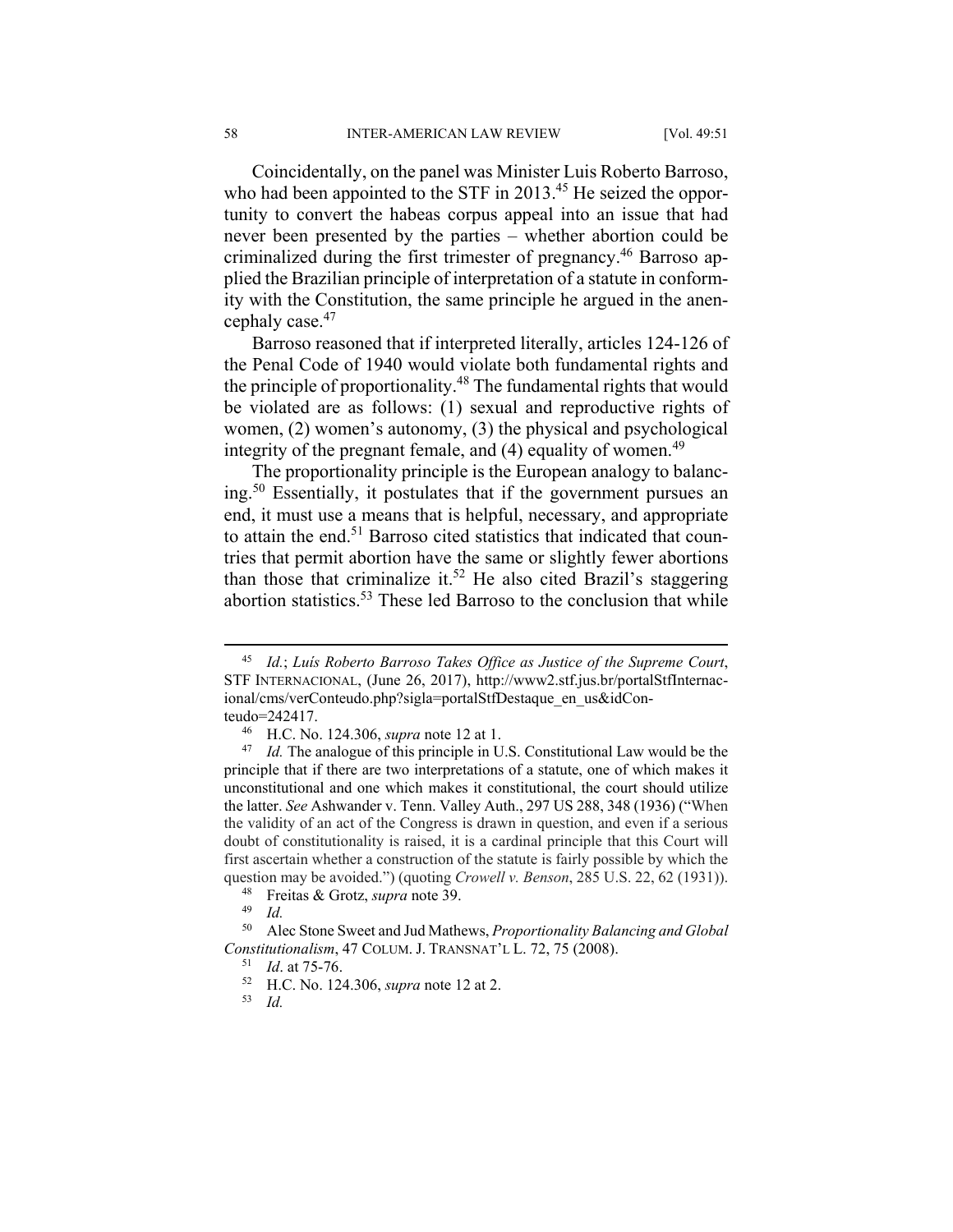valuing saving the lives of fetuses may be a legitimate end, criminalizing abortion is an inappropriate means to serve that end.<sup>54</sup> Barroso stated that if the government really wanted to pursue the end of protecting the life of a fetus, it should instead provide free prenatal care, social assistance to poor women, and counseling rather than criminalization of abortion.55

This may be Brazil's *Roe v. Wade* because it is the first decision in which a panel of the STF has expressed a comprehensive position in favor of abortion rights.56 While this is a huge stride for abortion rights in Brazil, this decision does not decriminalize abortion in Brazil.57 Instead, this decision establishes a non-binding precedent that can be followed by other magistrates, opening the door for restrictive abortion policies to be overturned and for more reproductive rights to be given to the women of Brazil.58

The STF is in the process of deciding a case filed on August 24, 2016 by the National Association of Public Defenders (ANDP) and

Id. In order to become precedent binding upon all courts this decision would have to be reiterated by at least another STF decision and then enshrined in the list of súmulas vinculantes (binding precedents) by a final vote of the STF,

as it would have to be the holding of the full court in a direct action. 58 On May 26, 2017, in HC142011, Min. Rosa Weber, who was one of the Ministers joining Min. Barroso's opinion HC124306, denied habeas corpus to a couple accused of opening an illegal abortion clinic. Their preventive detention was made in September 2014. As to the wife, the STF (The Superior Tribunal of Justice) said her release in home custody mooted her habeas petition. The husband's habeas request was denied. He had relied on Barroso's opinion saying abortion can't be criminalized in the first 3 months, but Weber refused to consider that argument because it was not presented to the STF, the court from which the habeas appeal was taken. On May 16, 2017, appeal of the STF upheld Min. Weber's denial of habeas corpus. Min. Weber distinguished the prior habeas corpus decision of November 29, 2016, by pointing out that the defendants in this case were charged not only with abortion but with the homicide of the mother and mutilating her body to prevent identification. Moreover, the abortion was not performed in a clinic but in the home of the couple charged with the mother's death. Two ministers joined Min. Weber's opinion and the fifth, Min. Luis Roberto Barroso, was justifiably absent. *See 1a Turma Rejeita Agravo em HC de Acusados de Envoluimonto en Clinica de Aborto,* NOTÍCIAS SJF, (May 16, 2017), http://www.stf.jus.br/portal/cms/verNoticiaDetalhe.asp?idConteudo=343521.

 <sup>54</sup> *Id.* 

<sup>55</sup> *Id.* at 15-16. Unlike *Roe v. Wade*, this was not a decision of the entire STF. It represents the opinion of only three of the eleven ministers who comprise the STF. 56 *See* Freitas & Grotz, *supra* note 39.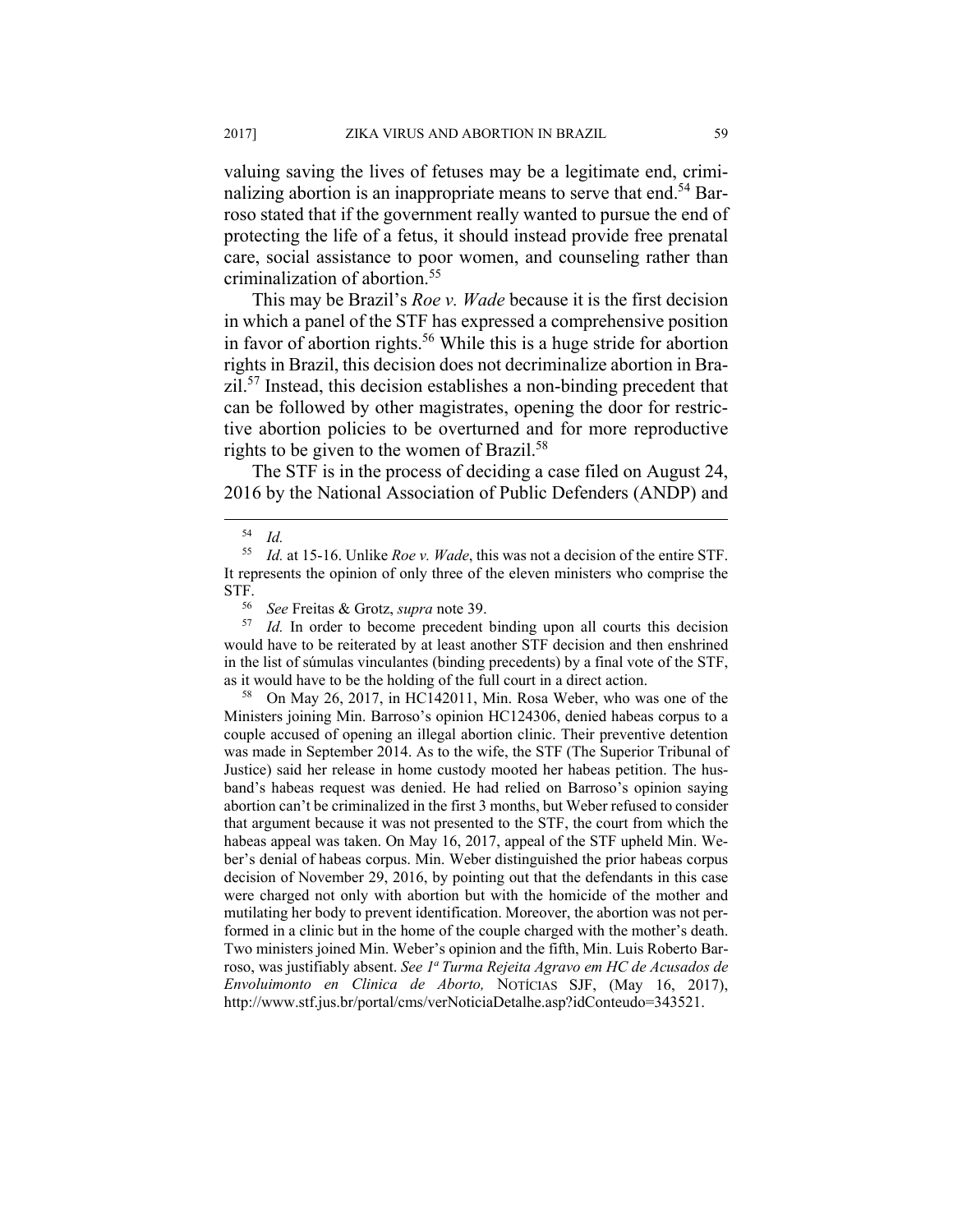ANIS Institute of Bioethics seeking judicial relief for women infected with the zika virus.<sup>59</sup> ANIS and ANDP are asking the full court for the fulfillment of several requests, such as, interpreting the Penal Code in accordance with the constitution so as to allow women diagnosed with zika to interrupt their pregnancies, allowing for social assistance for all children and mothers who are victims of zika, and the extension of family planning methods and information in schools and hospitals.<sup>60</sup> On August 24, 2016, the case was distributed to Minister Cármen Lúcia, who would serve as the Reporter.

Because a panel of the STF has decided to decriminalize first trimester abortions, it is possible the full STF will permit abortions for those infected with zika. However, zika creates new issues, perhaps the biggest being that zika can be asymptomatic, and microcephaly can only be detected in the third trimester of pregnancy;<sup>61</sup> therefore, allowing for this exception would mean potentially decriminalizing late term abortions.

Most recently, on March, 6, 2017, the Partido Socialismo e Liberdade (a Brazilian political party) filed a direct action of disobedience of a fundamental precept, APDF No. 442, the first action filed in Brazil that directly asks the STF for a broad legalization of abortion for any pregnancy during the first 12 weeks.<sup>62</sup> This direct action relies heavily on *Roe v. Wade*, U.S. doctrine, and the fact that other countries that have legalized abortion. APDF No. 442 also relies on Barroso's arguments in the habeas corpus action of November 2016.<sup>63</sup> On March 15, 2017, this ADPF was distributed to Ministra Rosa Weber, who will serve as reporter.<sup>64</sup> Technical assistance is being provided to the Plaintiff political party by ANIS Bioethical

 <sup>59</sup> S.T.F., ADI 5.581, Relator: Min. Cármen Lúcia, S.T.F.J., 01.09.2016, 1,1 (Braz.), available at http://www.stf.jus.br/portal/processo/verProcessoPeca.asp ?id=310227487&tipoApp=.pdf 60 *Id.*

<sup>61</sup> *Microcephaly Testing and Diagnosis*, BOSTON CHILDRENS' HOSPITAL, http://www.childrenshospital.org/conditions-and-treatments/conditions/m/micro-

cephaly/testing-and-diagnosis (last visited Oct. 18, 2017).. 62 APDF 442 at 1, available at https://www.conjur.com.br/dl/psol-stf-de-

scriminalize-aborto-meses.pdf.<br><sup>63</sup> *Id* at 15.<br><sup>64</sup> *Brazil: Abortion Rights at the Supreme Court*, SEXUALITY POLICY WATCH (Apr. 11, 2017), http://sxpolitics.org/abortion-rights-at-the-brazilian-supremecourt/16796.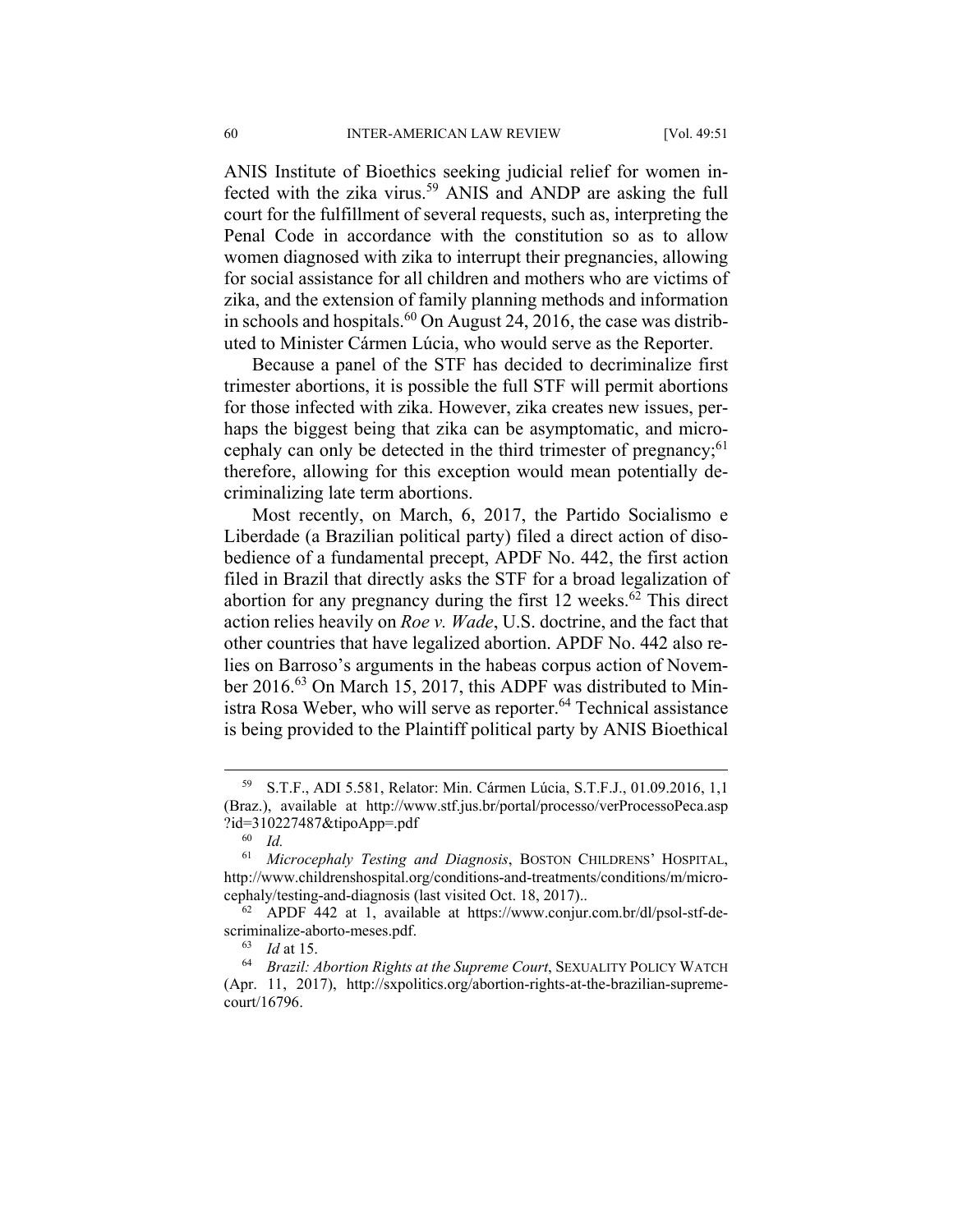Institute.65 Interestingly, this action cites excerpts from O Direito à Vida Digna (The Right to a Dignified Life) a book written by STF President and reporter in the zika case, Carmen Lúcia.<sup>66</sup> One notable quotation from Lucia's book used in the APDF petition is

> When abortion is being debated, at the start of discussion is if the embryo and the fetus are persons, because if one answers in the affirmative, they first of all entitle them to a right to a dignified life, which, as previously noted, is untouchable and inviolate. But one cannot ignore that life is a right that one exercises with another, in the space of relations between subjects, so that one can annul, therefore, the condition of a female-person who, in her dignity is free to exercise her choice of maternity or not.<sup>67</sup>

#### *C. Zika's Impact in Brazil and the Birth Defects Associated*

Zika affects over 40 countries.<sup>68</sup> However, Brazil has experienced the most reported cases.<sup>69</sup> While the CDC has confirmed that the virus causes microcephaly, some infected women have given birth to healthy babies. Therefore, researchers do not know the full magnitude of the risk.<sup>70</sup>

Only one in five zika-infected individuals will develop symptoms, and there is currently no rapid test that can be performed in a doctor's office.71 Instead, tests must be sent to laboratories, delaying diagnosis.72 Furthermore, as previously stated, once a pregnant

 <sup>65</sup> *Id.*

<sup>66</sup> APDF 442 at 23, available at https://www.conjur.com.br/dl/psol-stf-descriminalize-aborto-meses.pdf .<br><sup>67</sup> *Id.* 

<sup>68</sup> Lena H. Sun, *For Zika-Infected Pregnancies, Microcephaly Risk May Be as High as 13 Percent*, WASH. POST (May 25, 2016), https://www.washingtonpost.com/news/to-your-health/wp/2016/05/25/for-zika-infected-pregnanciesmicrocephaly-risk-may-be-as-high-as-13-percent/.<br><sup>69</sup> *See id.*<br>70 *Id* 

<sup>70</sup> *Id.*

<sup>71</sup> Donald G. McNeil, Jr., Catherine St. Louis, & Nicholas St. Fleur, *Short Answers to Hard Questions About Zika Virus*, N.Y. TIMES (last updated July 29, 2016), http://www.nytimes.com/interactive/2016/health/what-is-zika-virus.html?  $-$ <sup>r=1</sup> $\cdot$  *Id.*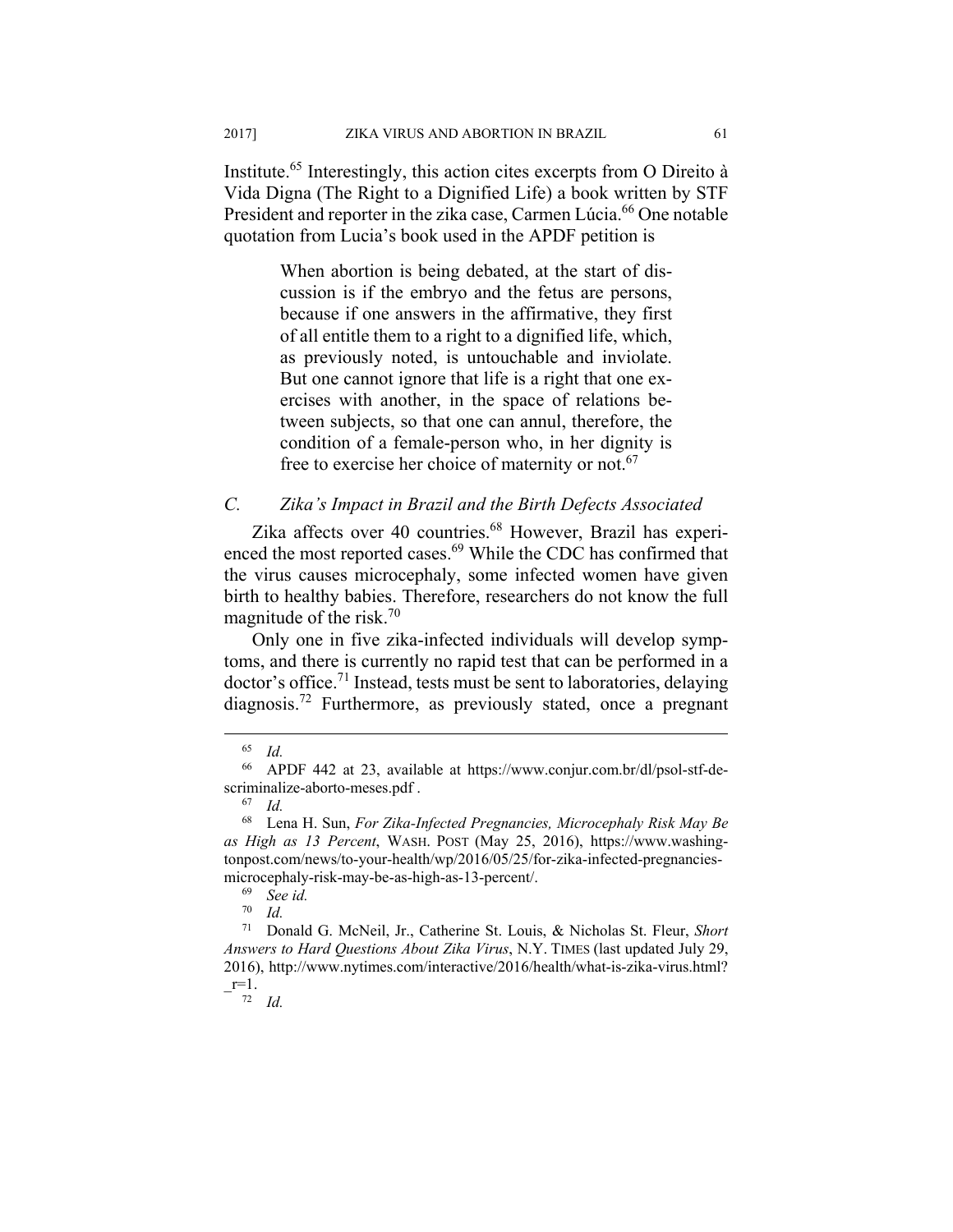woman has been diagnosed with zika, the fetus may or may not develop microcephaly. Even with state-of-the-art equipment, which is largely inaccessible to Brazilian citizens, microcephaly can only be detected from about 24 weeks—though it still remains impossible to determine how severe it may be.<sup>73</sup> Because this is a new epidemic, the full range of side effects associated with microcephaly are still largely unknown and unpredictable. Some of the babies with microcephaly seem healthy besides their slightly smaller heads.74 Others develop seizures, have trouble with balance, experience mental retardation, and have speech and movement delays.75 Microcephaly is not the only birth defect caused by zika. There are a number of other fetal defects, some of which are just being discovered.

Dr. Eugenio Pita, a doctor in Brazil who performed abortions for twenty years and helped with the anencephaly case, maintains that zika-caused microcephaly creates a completely different scenario than anencephaly does.<sup>76</sup> Dr. Pita argues that when a woman elects to abort an anencephalic fetus, she is simply speeding up the death because an anencephalic fetus cannot survive after birth, hence the STF's characterization of the abortion as a "therapeutic anticipation of birth."77 However, a microcephalic fetus can survive after birth, albeit with potentially serious birth defects.<sup>78</sup>

Because of the uncharted waters associated with the zika virus, infected pregnant women face agonizing decisions. They can decide (1) to potentially bring a baby with microcephaly into the world; (2) to elect for a first trimester, legal abortion without knowing for sure if their baby would have developed microcephaly; (3) to await ultrasound results; if the images suggest a brain defect, and they can afford to do so, travel to another country that does not criminalize

78 *Id.*

 <sup>73</sup> Eisenhammer, *supra* note 24. 74 *Microcephaly Could Be Just the Tip of the Effects of Zika Virus*, NPR(Aug. 28, 2016, 8:57 AM), http://www.npr.org/2016/08/28/491699546/microcephalycould-be-just-the-tip-of-the-zika-virus. 75 *Id.*

<sup>76</sup> Eisenhammer, *supra* note 24. 77 *Id.*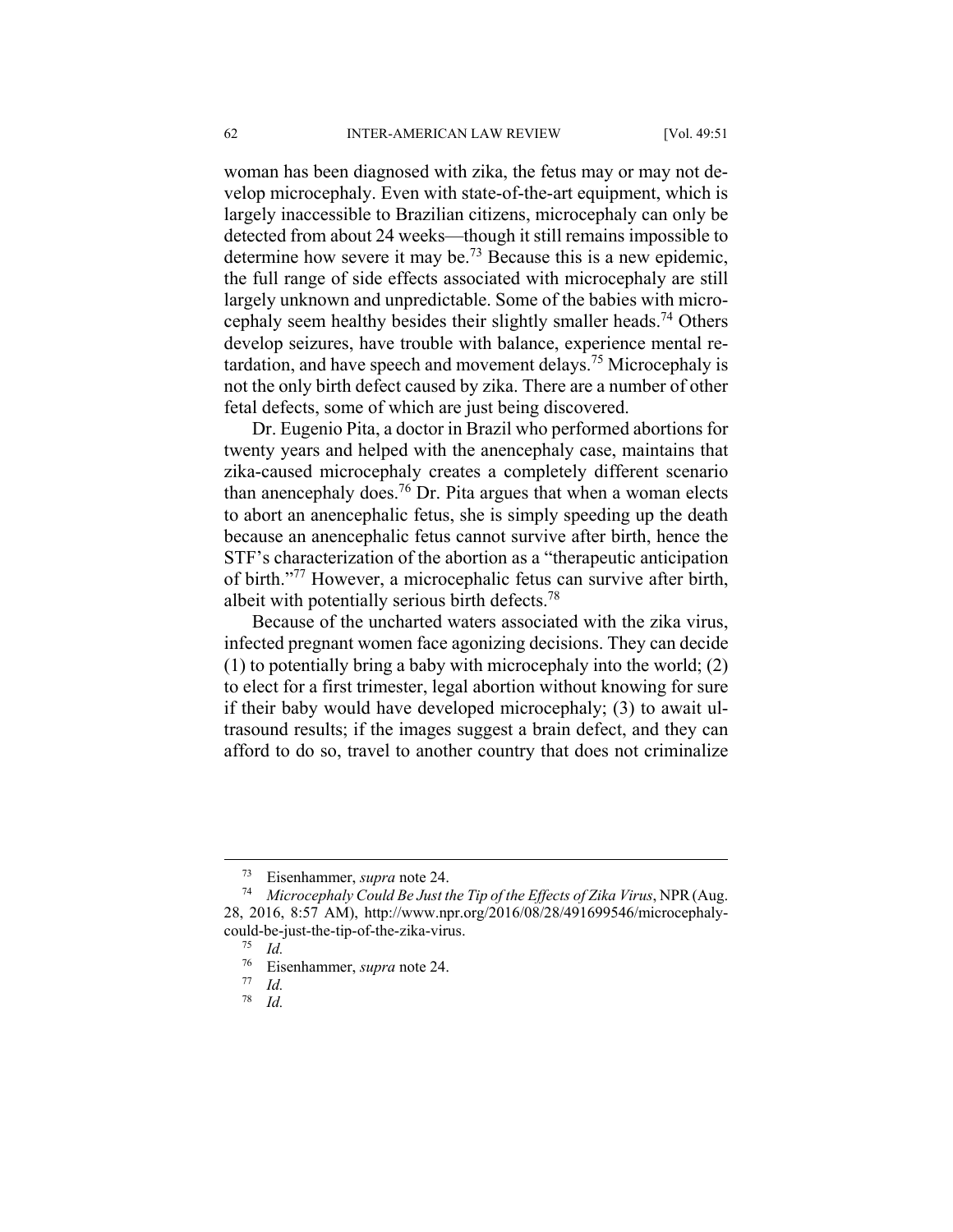2017] ZIKA VIRUS AND ABORTION IN BRAZIL 63

abortion; or (4) to procure an illegal, potentially unsafe, late term abortion in Brazil<sup>79</sup>

## III. RUBELLA IN AMERICA AND RELIGION IN BRAZIL

In order to better understand the possibility of abortion legalization in Brazil or an exception being made for microcephalic fetuses, it is useful to consider the role rubella played in the path to legalization of abortion in the U.S., as well as the role that the feminist movement played as a whole. However, it is also essential to note the many differences between U.S. and Brazilian culture. This section will analyze the path to abortion legalization in the U.S. and the current steps and missteps that have been taken in Brazil in regards to abortion rights.

# *A. How the Rubella Virus Coupled With the Feminist Movement Helped Pave the Way for Abortion Legalization in America*

In 1821, Connecticut became the first state to criminalize abortion with the passage of a regulation created to protect women from a poison taken in the fourth month of pregnancy.80 By 1967, abortion had been made a felony in 49 states and in Washington  $D.C.<sup>81</sup>$ In the U.S., there were numerous factors that shifted the discussion of abortion from a taboo topic to a topic of a woman's right to privacy and choice.<sup>82</sup> One of the main contributing factors in shaping the public's opinion of abortion was the rubella virus, which impacted over 12.5 million people between 1964 and 1965.<sup>83</sup>

 <sup>79</sup> *How Zika Could Spark a New Abortion Debate*, THE ECONOMIST (Aug. 24, 2016), http://www.economist.com/blogs/democracyinamerica/2016/08/abortion-

and-fetal-health. 80 *Timeline of Abortion Laws and Events*, CHICAGO TRIBUNE, http://www.chicagotribune.com/sns-abortion-timeline-story.html (last visited Oct. 18, 2017).<br><sup>81</sup> *Id.* 82 Carolyn Y. Johnson, *How a Zika-Like Illness Helped Change Americans'* 

*Views of Abortion*, WASH. POST (Feb. 5, 2016), https://www.washingtonpost.com/news/wonk/wp/2016/02/05/how-a-zika-like-illness-helped-transform-american-acceptance-of-abortion/. 83 *Id.*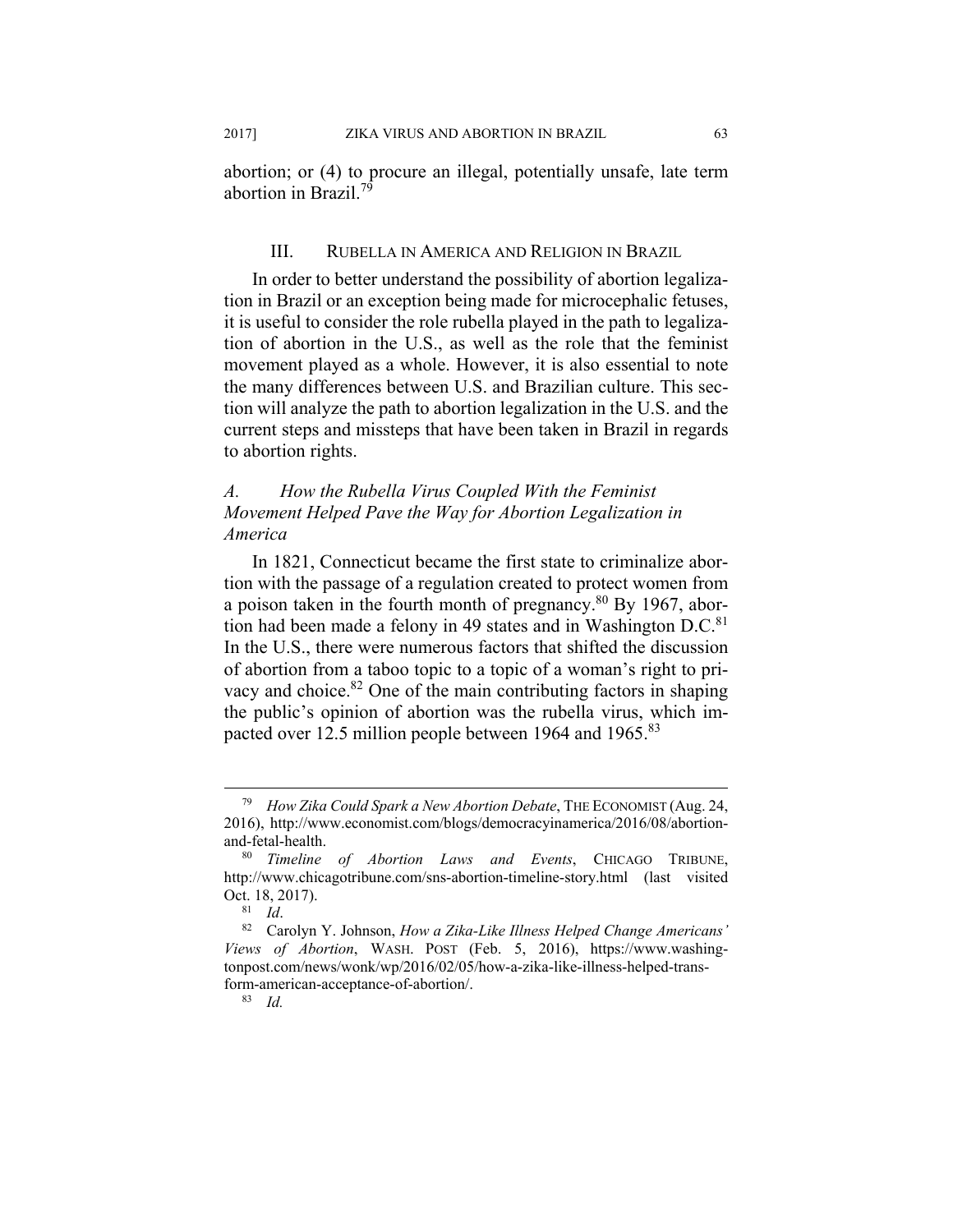The rubella virus is an acute, contagious viral infection.<sup>84</sup> While generally mild when contracted as a child, this illness has serious consequences in pregnant women, causing fetal death or defects known as Congenital Rubella Syndrome (CRS).<sup>85</sup> Children who contract CRS in the womb can suffer hearing impairments, eye and heart defects, and other lifelong disabilities, including autism, diabetes mellitus, and thyroid dysfunction. Many of these side effects require expensive therapy and surgeries.<sup>86</sup> Even though there is currently no known treatment or cure for the rubella virus, it can be prevented by vaccination, a method which has been utilized for the past 40 years.<sup>87</sup>

Mid-twentieth century media emphasized the criminality and deviance of abortion. When married, middle-class, white mothers publically encountered the implications of rubella and sought abortions by the thousands, that view of abortion changed for many.<sup>88</sup> The portrayal of abortion shifted from an immoral and shameful act to an ethical, personal choice to combat the severe effects of rubella.89

However, as many women discovered in the 1950s and 1960s, the decision to carry a disease-infected pregnancy to term or to have a therapeutic abortion was not legally theirs to make.<sup>90</sup> Because of the uncertainty surrounding the legality of therapeutic abortions, many physicians refused to perform them.<sup>91</sup> In *Gleitman v. Cosgrove*, decided in 1967, the New Jersey Supreme Court dismissed the complaint of an infant born with CRS as the result of the defendant physician's failure to inform the infant's mother of the risks of maternal rubella during the early weeks of pregnancy.<sup>92</sup> Essentially,

 <sup>84</sup> Rubella, WORLD HEALTH ORGANIZATION, (http://www.who.int/mediacentre/factsheets/fs367/en/ (last updated March 2017). 85 *Id.*

<sup>86</sup> *Id.*

<sup>87</sup> *Id.*

<sup>88</sup> LESLIE J. REAGAN, DANGEROUS PREGNANCIES: MOTHERS, DISABILITIES, AND ABORTION IN MODERN AMERICA 104 (2010).<br><sup>89</sup> *Id.* at 104.<br><sup>90</sup> *Id.* at 105.<br><sup>91</sup> *Id.* 

<sup>92</sup> Gail White Sweeney, *Medical Malpractice: Wrongful Birth – Preconception Torts – Duty to Inform of Genetic Risks*, 13 AKRON L. REV. 390, 395 (1979).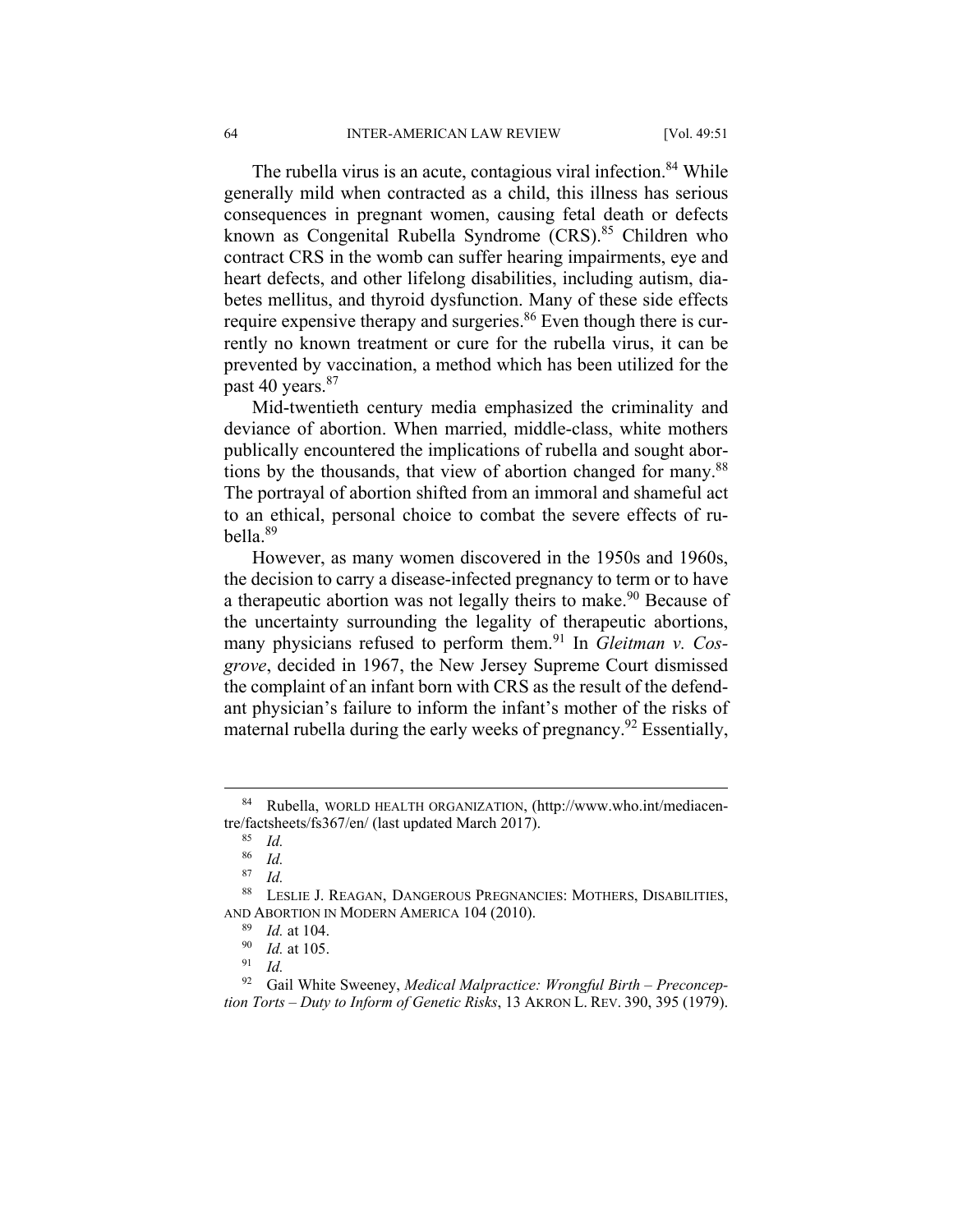the New Jersey court held that one could not measure life with defects against the "utter void of nonexistence."93 After *Gleitman*, a New York court decided *Stewart v. Long Island College Hospital*, where another plaintiff suffering from CRS filed an unsuccessful claim against a hospital for failing to perform an abortion on her mother and terminate her life.<sup>94</sup> Although these plaintiffs' suits were defeated, these families were trailblazers in the advancement of reproductive rights.<sup>95</sup> In public legal forums, these women contended that the decision of whether to bring a pregnancy to term was legally theirs to make.<sup>96</sup>

As abortion came to be associated with respectable mothers and families in the midst of the rubella virus, doctors, religious leaders, and parents began to attack the illegality of abortion.<sup>97</sup> Rubella helped to expose a growing divide in the Catholic Church surrounding sexuality and reproductive rights and a struggle over the separation of church and state.<sup>98</sup>

In the late 1950s, the American Legal Institute (ALI) drafted a new "model law" that clarified the uncertainty surrounding the legality of therapeutic abortions in order to protect doctors and narrowly expand the practice.<sup>99</sup> However, a reaction against abortion law reform developed, and physicians felt increasingly vulnerable. In 1970, Dr. Jane Hodgson, a Minnesota OBGYN, performed a therapeutic abortion on a patient who contracted rubella during pregnancy.<sup>100</sup> Hodgson hoped the courts would interpret the law narrowly and convict her so that she could appeal her case and challenge criminal abortion law before the U.S. Supreme Court.<sup>101</sup> A Minnesota judge convicted Hodgson and sentenced her to a year of probation and a suspension of her medical license.<sup>102</sup> The Minnesota Supreme Court decided not to consider her case and instead awaited the U.S. Supreme Court's decision in *Roe v. Wade*.

- 97 *Id.* at 142.<br>
98 *Id.* at 159.<br>
99 *Id.* at 142.<br>
100 *Id.* at 170.<br>
101 REAGAN, *supra* note 88, at 170.<br>
102 *Id.* at 173.
- 

<sup>93</sup> *Id.* at 396.<br><sup>94</sup> *Id.*<br><sup>95</sup> REAGAN, *supra* note 88, at 138.<br><sup>96</sup> *Id.*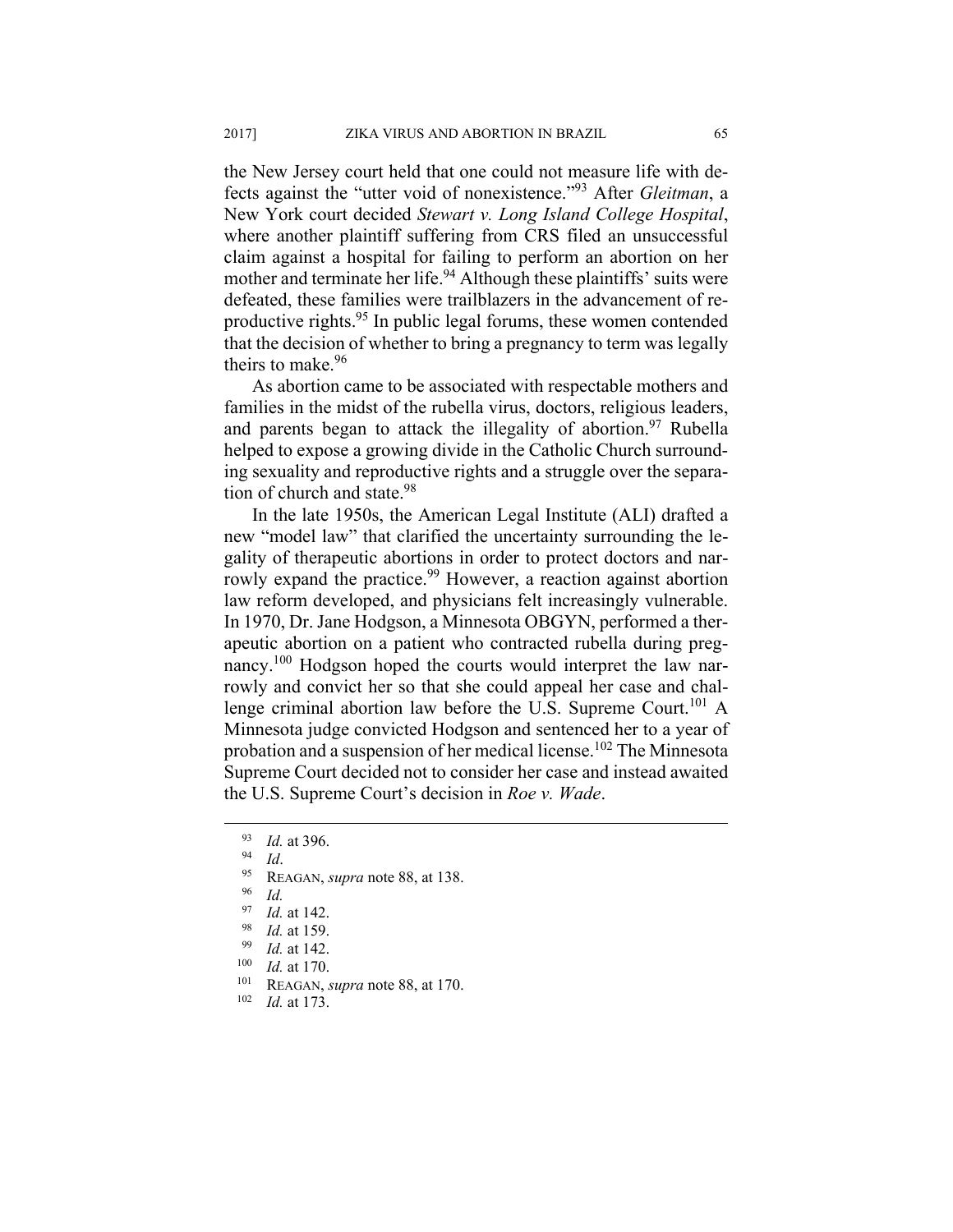On January 22, 1973, the U.S. Supreme Court announced its ruling in *Roe v. Wade*, finding the nation's criminal abortion laws to be unconstitutional, subject to some regulation.103 However, *Roe*  wasn't decided out of thin air; the Court decided several other cases before *Roe* that helped lead up to the decriminalization of abortion. For instance, on June 7, 1965, eight years before the decision in *Roe*, the Court held that a Connecticut law forbidding the use of contraceptives was unconstitutional because it intruded upon the right of marital privacy.<sup>104</sup> The Court found a right to privacy in the penumbras of the First, Third, Fourth, Fifth, and Ninth Amendments.<sup>105</sup> Then, on March 22, 1972, the Court decided *Eisenstadt v. Baird*, in which it held that a Massachusetts statute prohibiting the distribution of contraceptives to single persons violated the equal protection clause.106 Creating a stepping stone to *Roe v. Wade*, Justice Brennan famously wrote, "If the right of privacy means anything, it is the right of the individual, married or single, to be free from unwarranted governmental intrusion into matters so fundamentally affecting a person as the decision whether to bear or beget a child." $107$ 

In *Roe*, the Court found that women have a constitutional right to "privacy" to make decisions concerning pregnancy and family planning without state interference in the first trimester and with only limited state intervention in the second trimester.<sup>108</sup> Following the decision in *Roe*, Dr. Hodgson's conviction was overturned and she returned to practice medicine.<sup>109</sup> What had begun as a small movement for abortion legalization in cases of fetal birth defects, rape, incest, and women's health, transformed into the total suspension of enforcement of criminal abortion laws during the first trimester of pregnancy and became an important part of the movement for the equality of women.

1

 $\frac{103}{104}$  *Id.* 

<sup>&</sup>lt;sup>104</sup> See generally Griswold v. Connecticut, 381 US 479 (1965).<br>
<sup>105</sup> Id. at 484.<br>
Eisenstadt v. Baird, 405 US 438, 443 (1972).<br>
<sup>107</sup> Id. at 453.<br>
<sup>108</sup> See generally Roe v. Wade, 410 U.S. 113 (1973).<br>
<sup>109</sup> REAGAN, *su*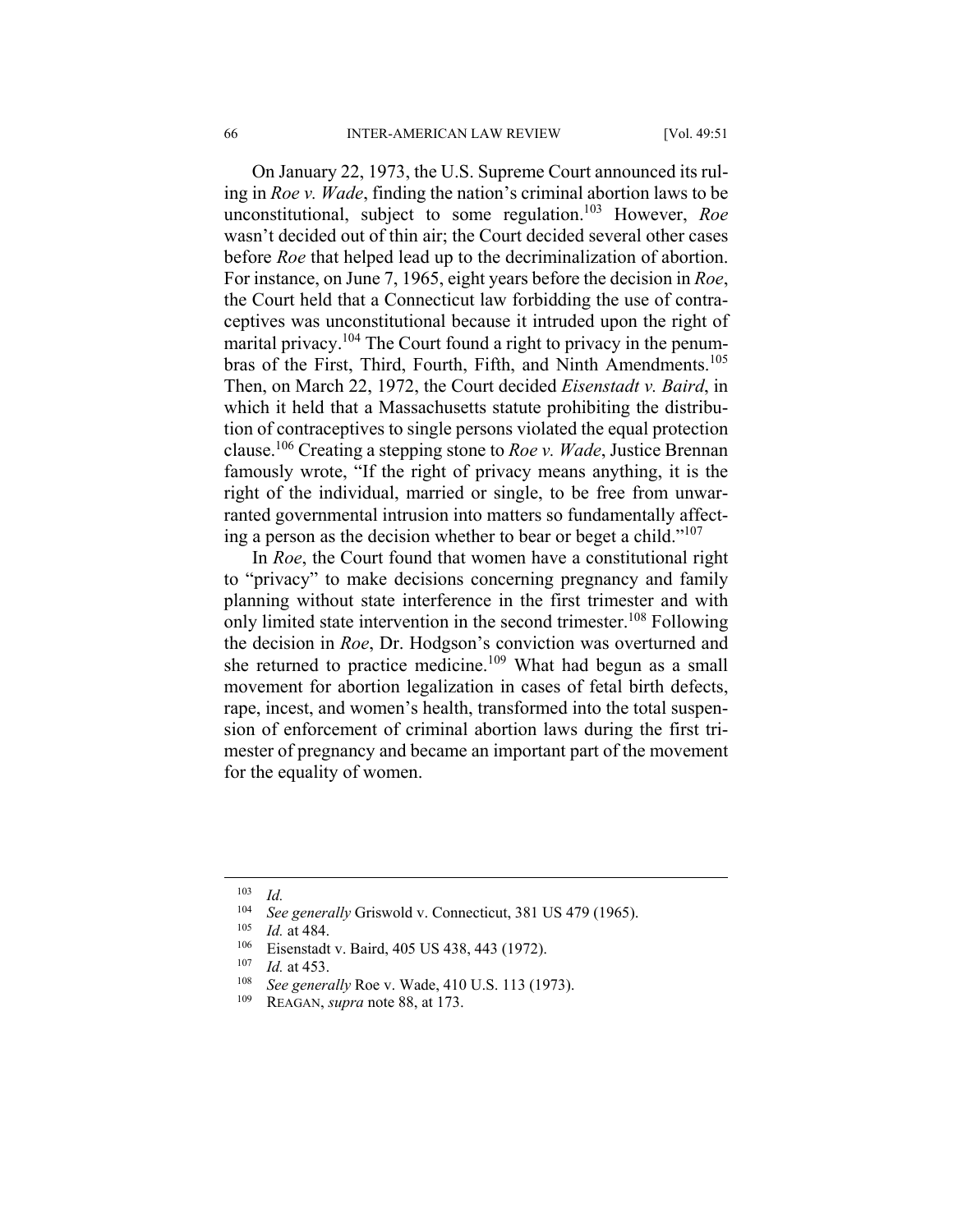# *B. The Relationship Between Brazil, Religion, the Catholic Church, and Abortion*

Brazil is the largest Catholic nation in the world.<sup>110</sup> Catholicism was the official state religion of Brazil until the Republican Constitution of 1988 established Brazil as a secular state.<sup>111</sup> Despite Brazil's status as a secular state, the Catholic Church and organized religion remain deeply intertwined with Brazil's culture, beliefs, and institutions.

The traditional doctrines of the Catholic Church oppose the use of any "artificial" methods of family planning including condoms, birth control pills, and intrauterine devices  $(IUDs)$ .<sup>112</sup> Furthermore, the Church is intolerant of non-therapeutic abortions unless necessary to save the life of the mother.<sup>113</sup> While Brazil allows for abortions in the case of rape, the Catholic Church does not share this view and sometimes feels the need to intervene. For instance, in 2009, the mother of a 9-year-old Brazilian girl, who had been raped and impregnated with twins by her stepfather, procured a legal abortion for her daughter.<sup>114</sup> The local archbishop excommunicated the girl's mother for procuring the abortion, as well as the doctors, for performing the abortion; he did not, however, excommunicate the stepfather for raping his nine-year-old stepdaughter.<sup>115</sup> The archbishop, Jose Cardoso Sobrinho, proclaimed, "The law of God is above any human law, and that while rape is bad, abortion is worse."116

<sup>&</sup>lt;sup>110</sup> Diana Londono, *Evangelicals in Brazil*, COUNCIL ON HEMISPHERIC AFFS. (Dec. 5, 2012), http://www.coha.org/evangelicals-in-brazil/ 111 Patrick Bruha, *Relation Between Politics and Religion in Brazil*, BRAZ.

BUS. (July 31, 2014), http://thebrazilbusiness.com/article/relation-between-politics-and-religion-in-brazil. 112 Elizabeth Cohen, *Zika Tests Catholic Position on Birth Control*, CNN

<sup>(</sup>Feb. 3, 2016, 10:02 AM), http://www.cnn.com/2016/02/03/health/zika-testscatholic-position-on-birth-control/. 113 *Id*. 114 Andrew Downie, *Nine-Year-Old's Abortion Outrages Brazil's Catholic* 

*Church*, TIME (Mar. 6, 2009), http://content.time.com/time/world/articl e/0,8599,1883598,00.html.<br><sup>115</sup> Alexei Barrionuevo, *Amid Abuse in Brazil, Abortion Debate Flares, N.Y.* 

TIMES (Mar. 27, 2009), http://www.nytimes.com/2009/03/28/world/americas/28 brazil.html. 116 *Id*.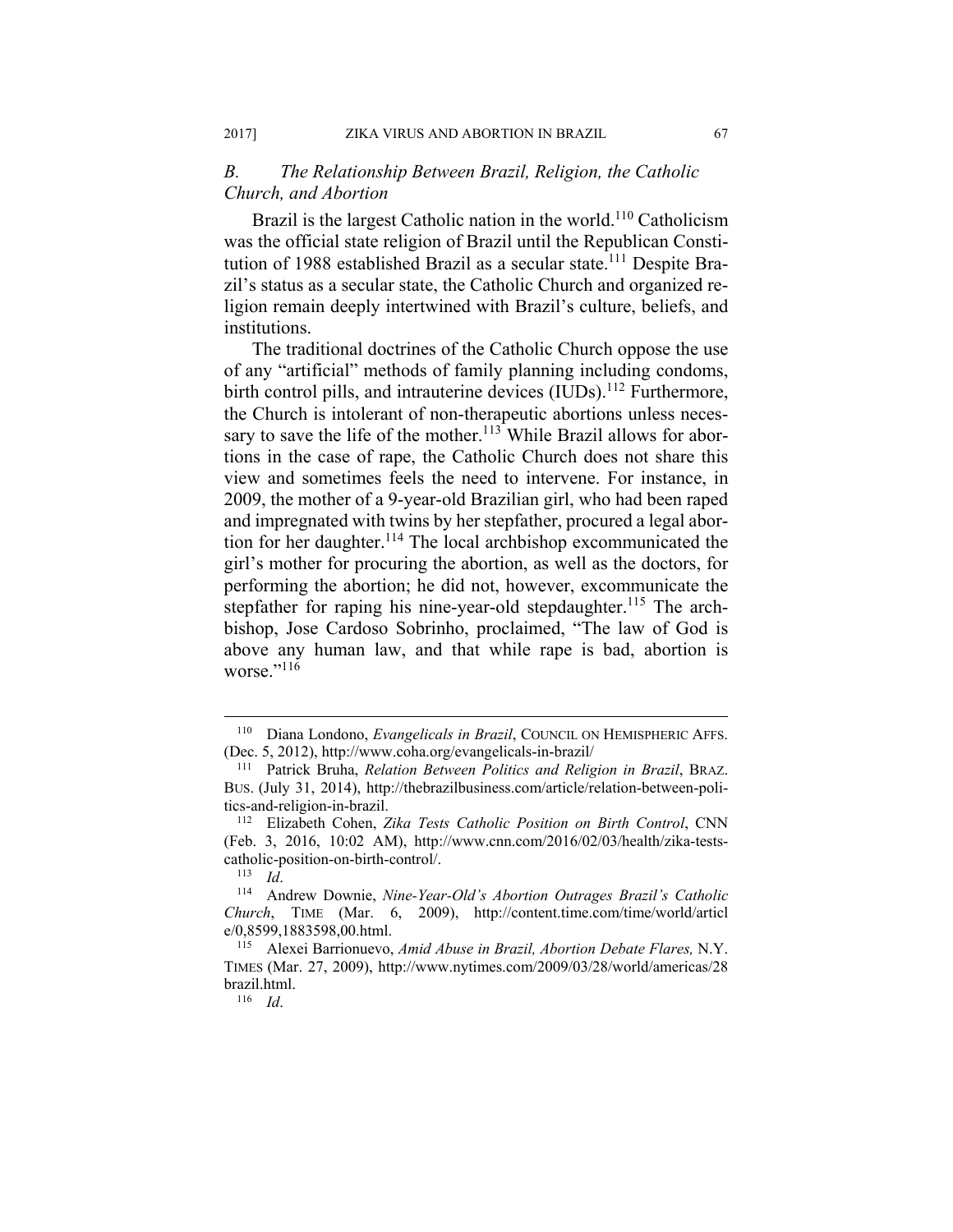When Pope Francis was asked about whether abortion or birth control could be considered a "lesser evil" when faced with zikalinked cases of rare birth defects such as those due to microcephaly, he responded stating "Abortion isn't a lesser evil, it's a crime. Taking one life to save another, that's what the Mafia does. It's a crime. It's an absolute evil."117 Similarly, Bernadito Auza, the Vatican's representative to the United Nations stated

> It must be emphasized that a diagnosis of microcephaly in a child should not warrant a death sentence. Regardless of the connection to the zika virus these children deserve to be protected and cared for throughout their lives, in accordance with our obligation to safeguard all human life, healthy and disable, with equal commitment, leaving no one behind. $118$

# *C. The Growth and Power of Evangelical Christians in Brazil*

While Brazil has the largest Catholic population in the world, in the past thirty years Protestant values have been embraced by millions of Brazilians.<sup>119</sup> Because of the increase of Protestants in this traditionally Catholic culture, Evangelical Christians have been able to gain significant political and economic influence in Brazilian society.120 As to certain social issues, Evangelicals hold even more conservative values than those held by Roman Catholics.<sup>121</sup>

The 2014 election produced an extremely conservative congress, full of Evangelicals, who account for a fifth of Brazil's population of 200 million people.122 In 2015, the former speaker of the lower

1

<sup>117</sup> Sarah Pulliam Bailey & Michelle Boorstein, *Pope Francis Suggests Contraception Could Be Permissible in Zika Fight*, WASH. POST (Feb. 18, 2016), https://www.washingtonpost.com/news/acts-of-faith/wp/2016/02/17/mexicoconfirms-zika-virus-cases-in-pregnant-women-as-pope-francis-exits-the-coun-

try/.<br><sup>118</sup> *Id.*<br><sup>119</sup> Londono, *supra* note 110.<br><sup>121</sup> *Id.* 

 $\frac{121}{122}$  *Id.* 

Eisenhammer, *supra* note 24.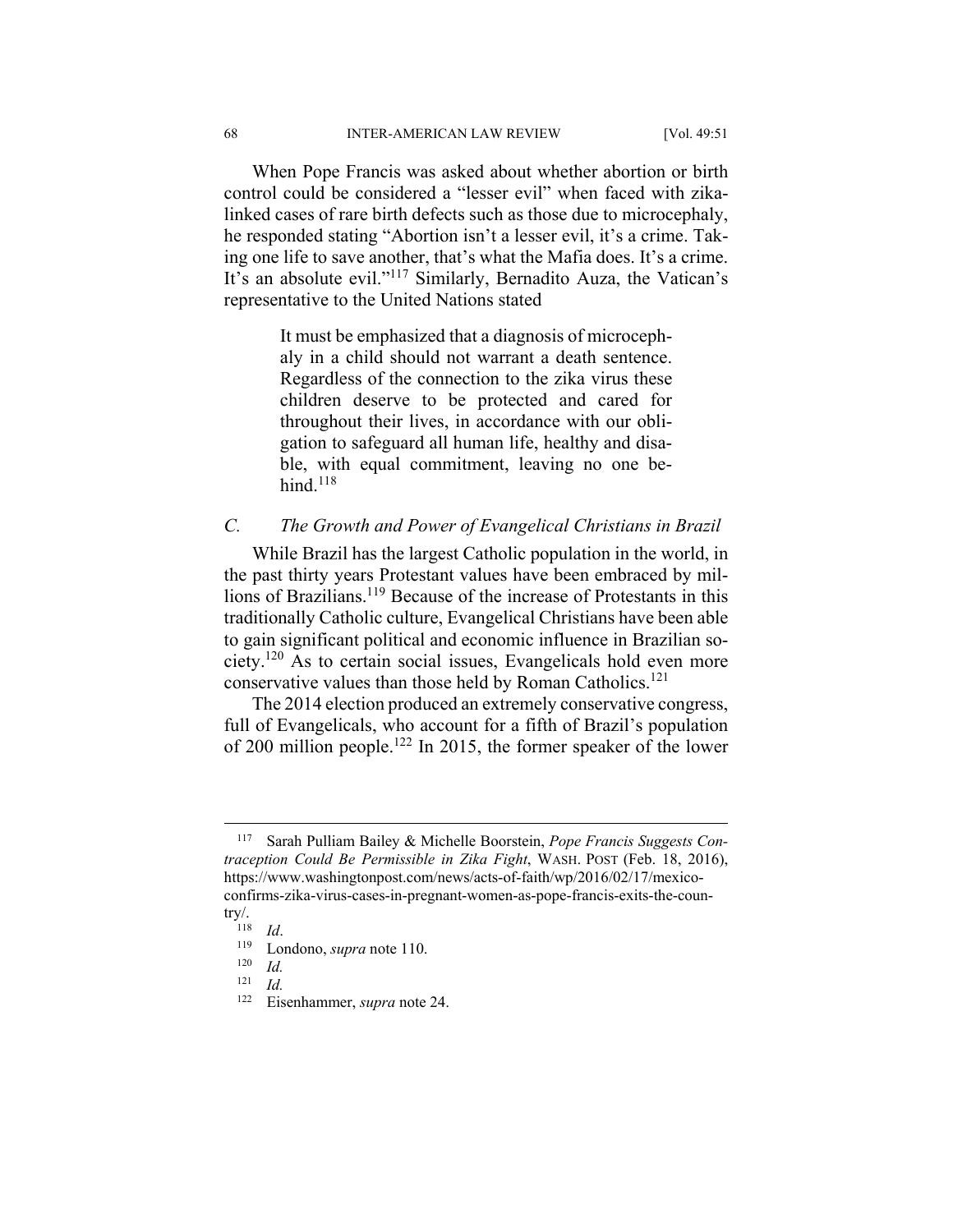house, Edward Cunha, $123$  elected with the support of Evangelical congressmen and Evangelical Christian lawmakers, proposed legislation to make it more difficult to procure an abortion in cases of alleged rape.124 The proposed legislation requires victims to submit to a police report and forensic medical exam, criminalizes anyone assisting a pregnant woman in procuring an abortion, and would make it a crime to encourage a pregnant woman to have an abortion.125 Under the proposed legislation, even if a court found the abortion involved a microcephalic fetus, a woman could spend up to four-and-a-half years in jail, while the doctor who performed the abortion could face a fifteen year sentence.<sup>126</sup>

### *D. Religion and Brazilian Politics*

While Brazil is officially a secular state, as of 2013, five political parties, out of a total of thirty-two, are based on religious faith.<sup>127</sup> The Evangelical Parliamentary Front, founded and organized in 2003 by the Parliamentary Association of Evangelicals, is a network that works together to collect information and provide internal and external support to politicians and those in power.<sup>128</sup> The Chamber of Deputies is a federal legislative body that consists of 513 deputies.<sup>129</sup> Of those 513 deputies, 87 depict themselves as religious leaders and/or members of a religious order.130 Whenever a bill of interest to the Front is introduced to the Chamber, the Front's staff is mobilized and informs politicians both religious and not, to vote in accordance with the Front.<sup>131</sup>

<sup>&</sup>lt;sup>123</sup> Cunha has since been arrested and indicted on corruption charges and is no longer the speaker of the house.<br><sup>124</sup> *Id.*<br><sup>125</sup> See Will Carless Brazil

<sup>125</sup> *See* Will Carless, *Brazil's New Abortion Law Would Require Tests for Rape Victims*, GLOBALPOST (Nov. 24, 2015 1:45 PM), https://www.pri.org/sto-

ries/2015-11-24/brazils-new-abortion-rules-would-require-tests-rape-victims. 126 Alex Zielinski, *In Response to Zika, Brazil Moves to Restrict Abortion Even More*, THINK PROGRESS (Feb. 23, 2016), https://thinkprogress.org/in-response-to-zika-brazil-moves-to-restrict-abortion-even-more-

<sup>9</sup>ee4d527c2cf#.10q3vi9qu.<br><sup>127</sup> Bruha, *supra* note 111.<br><sup>128</sup> *Id.* 

<sup>129</sup> *See id.*

 $\frac{130}{131}$  *Id.* 

See id.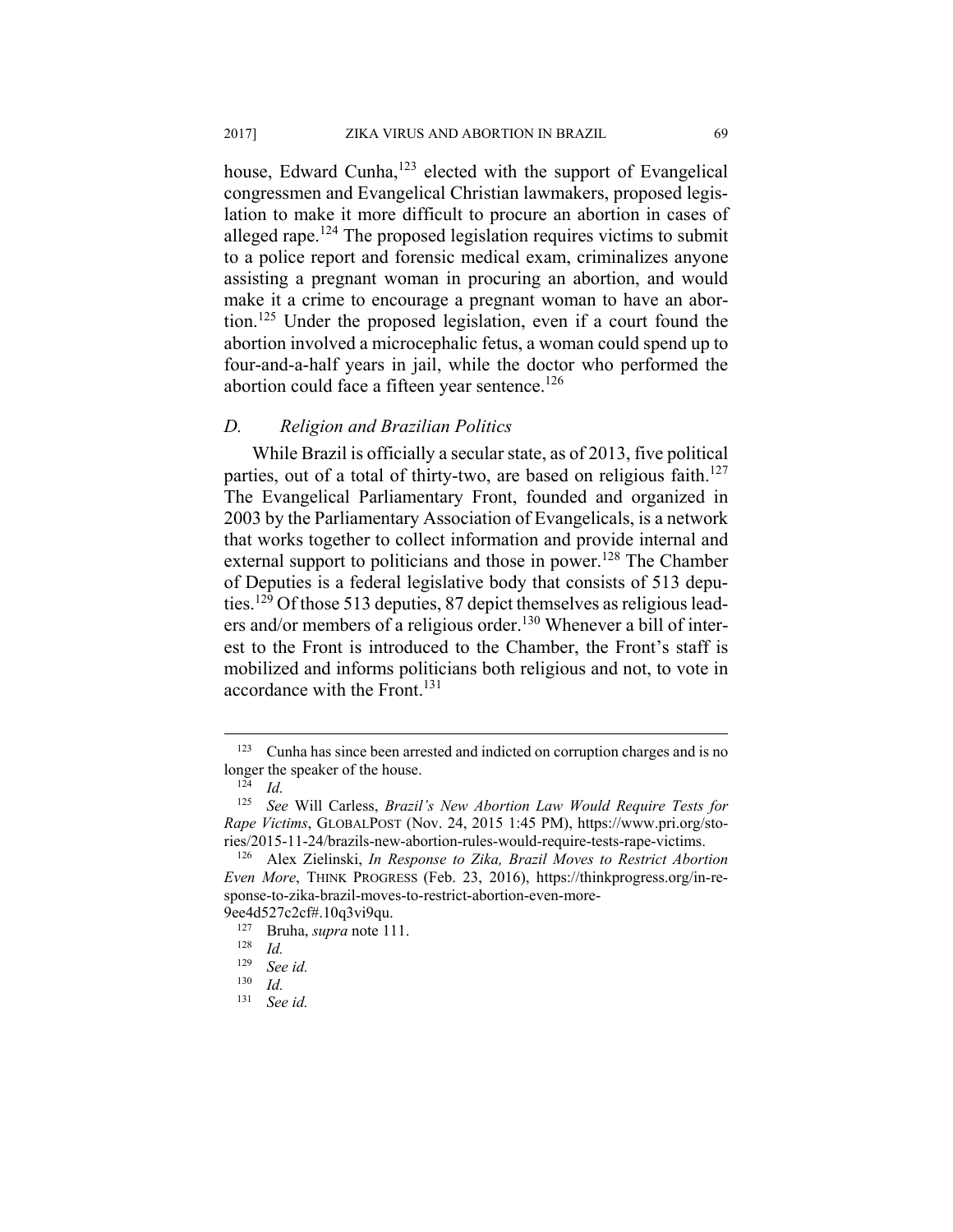70 INTER-AMERICAN LAW REVIEW [Vol. 49:51

The Evangelical Parliamentary Front maintains a strong stance against a right to abortion.132 In 2012, the Evangelical Parliamentary Front attempted to overturn the STF's opinion that deemed anencephalic abortions an exception under Brazilian abortion law.133 The Evangelical-Catholic coalition sponsored a bill that sought to limit the power of the executive branch to enforce STF decisions and a second bill that called on Congress to reverse the ruling.<sup>134</sup>

# IV: THE CURRENT POLITICAL LANDSCAPE IN BRAZIL AND WHAT THAT MEANS FOR WOMEN'S RIGHTS DURING THE ZIKA EPIDEMIC

Before analyzing whether zika is capable of spurring abortion legalization strides in Brazil, it is first important to look at the current Brazilian political climate, those who are in power, and Brazil's tumultuous political past.

#### *A. Brazil's Recent Tumultuous Political Landscape*

In October 2010, Brazil elected Dilma Rousseff as its first female president.135 Rousseff followed President Luiz Inácio Lula da Silva (Lula), who served from January 2003 to December 2010.<sup>136</sup> Both Lula and Rousseff belong to the Workers' Party.137 Formed in 1980, the Workers' Party is one of the largest left-wing movements in Latin America.138 During his two terms as president, Lula instituted numerous social programs and, as a result, Brazil's poverty

<u>.</u>

*Power,' Falls from Grace*, N.Y. TIMES (May 12, 2016), http://www.nytimes.com/

<sup>132</sup> *Id.*

<sup>133</sup> Felipe Pena, *Religion: Evangelicalism in Brazil*, AMERICAS QUARTERLY, Summer 2012, http://www.americasquarterly.org/node/3823.<br><sup>134</sup> *Id.*<br><sup>135</sup> Alexei Barrionueyo *In a First Brazil Elects a Woman* 

<sup>135</sup> Alexei Barrionuevo, *In a First, Brazil Elects a Woman as President*, N.Y. TIMES (Oct. 31, 2010), http://www.nytimes.com/2010/11/01/world/americas/01 brazil.html. 136 *Luiz Inácio Lula da Silva: The Rise and Fall of a Brazilian Leader,* N.Y.

TIMES (July 12, 2017), https://www.nytimes.com/2017/07/12/world/americas/ luiz-inacio-lula-da-silva-the-rise-and-fall-of-a-brazilian-leader.html?mcubz=1; Marina Lopes & Dom Phillips, *Brazilian President Dilma Rousseff Ousted in impeachment Vote*, WASH. POST (Aug. 31, 2016) https://www.washingtonpost.com /world/the\_americas/brazilian-president-dilma-rousseff-faces-final-impeachment-vote/2016/08/30/c85173d4-6ee7-11e6-993f-73c693a89820\_story.h.<br><sup>137</sup> Lopes & Phillips, *supra* note 136.<br><sup>138</sup> *See* Andrew Jacobs, *Brazil Workers' Party, Leaders 'Intoxicated by*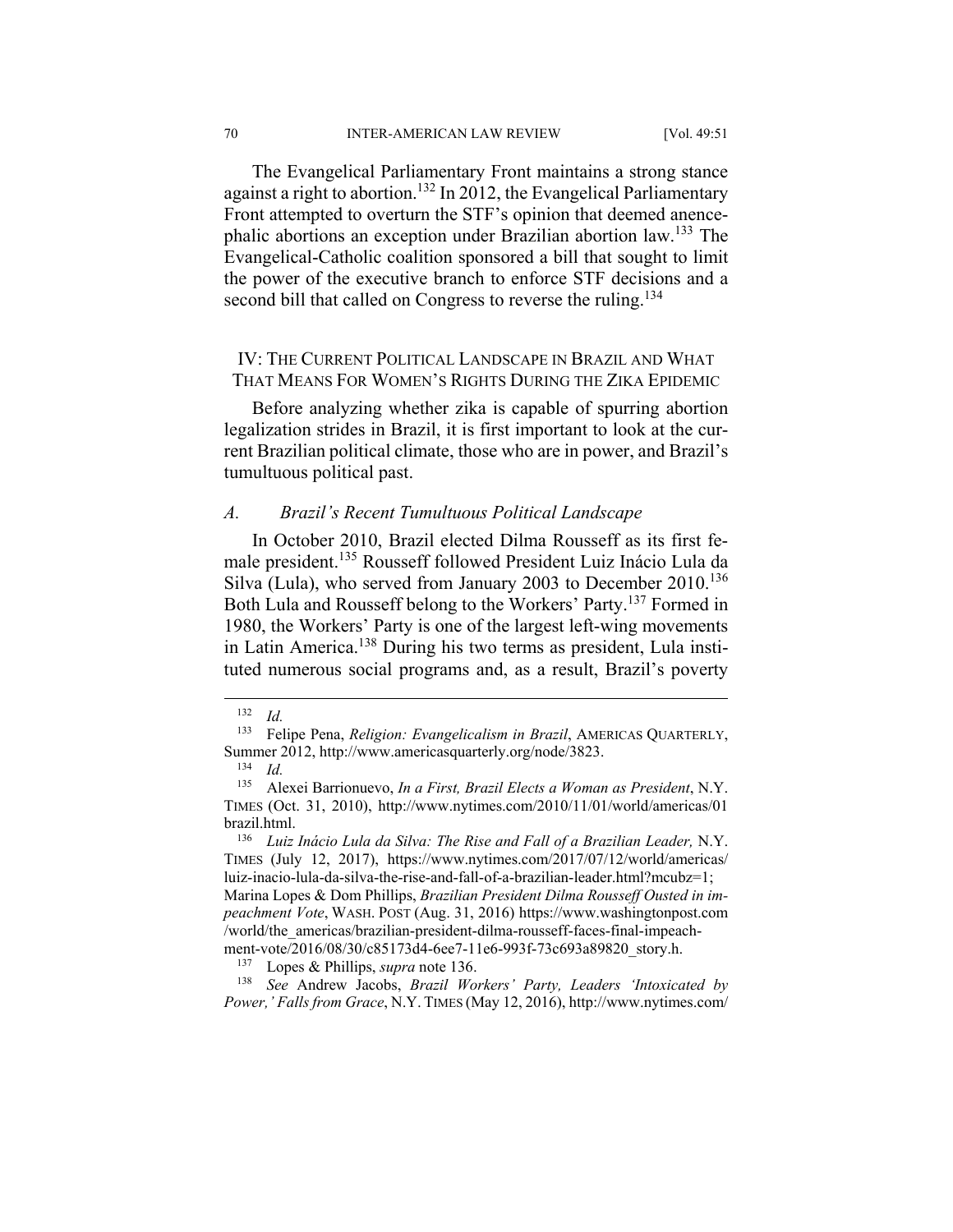rate fell between 2003 and 2009 from 22 percent to 7 percent, bringing many who had been previously poverty stricken into the working class.139 Lula headed one of the largest parties in the Brazilian Congress.<sup>140</sup> In order to strengthen his political coalition, he began to pay the representatives of other parties a monthly allowance called the *mensalão*. 141 This led to a large problem with corruption and scandal surrounding the Workers' Party.

In 2005, Lula appointed Rousseff as his chief of staff.<sup>142</sup> Though a growing economy and shrinking poverty rate had boosted Lula's popularity, because he faced a two-term constitutional limit, he began to mold Rousseff in hopes that she would become his successor.<sup>143</sup> In the first round of voting in early October of 2010, Rousseff failed to acquire the 50 percent of votes needed to avoid a runoff. In the second round later that month, she won by capturing 56 percent of votes.<sup>144</sup>

When assessing why Rousseff initially failed to capture 50 percent of the vote, it is important to look at the change in her stance on abortion rights and the decriminalization of abortion. The question of whether abortion should be legalized had become a hot button issue in the campaign for the October  $31<sup>st</sup>$  runoff between Rousseff of the Workers' Party and her opponents, José Serra of the Brazilian Social Democracy Party, and Marina Silva, a staunch Evangelical Christian.<sup>145</sup> In the first round of voting, Rousseff at-

1

<sup>2016/05/13/</sup>world/americas/brazil-workers-party-dilma-rousseff-impeachmentvote.html. 139 Dan La Botz, *Brazil: Lula, Roussef, and the Workers Party Establishment* 

*in Power*, NEW POL. (Winter 2015), http://newpol.org/content/brazil-lularousseff-and-workers-party-establishment-power. 140 *Id.* 

<sup>141</sup> *Id*. 142 Jeff Wallenfeldt & Michael Ray, *Dilma Rousseff: President of Brazil*, ENCYCLOPAEDIA BRITANNICA (Mar. 15, 2017), https://www.britannica.com/biography/Dilma-Rousseff. 143 *Id.* 

 $\frac{144}{145}$  *Id.* 

<sup>145</sup> Fabiana Frayssinet, *Brazil: Abortion, a Bargaining Chip in Campaign for Runoff*, INTER PRESS SERV. (Oct. 15, 2010), http://www.ipsnews.net/2010/10/brazil-abortion-a-bargaining-chip-in-campaign-for-runoff/.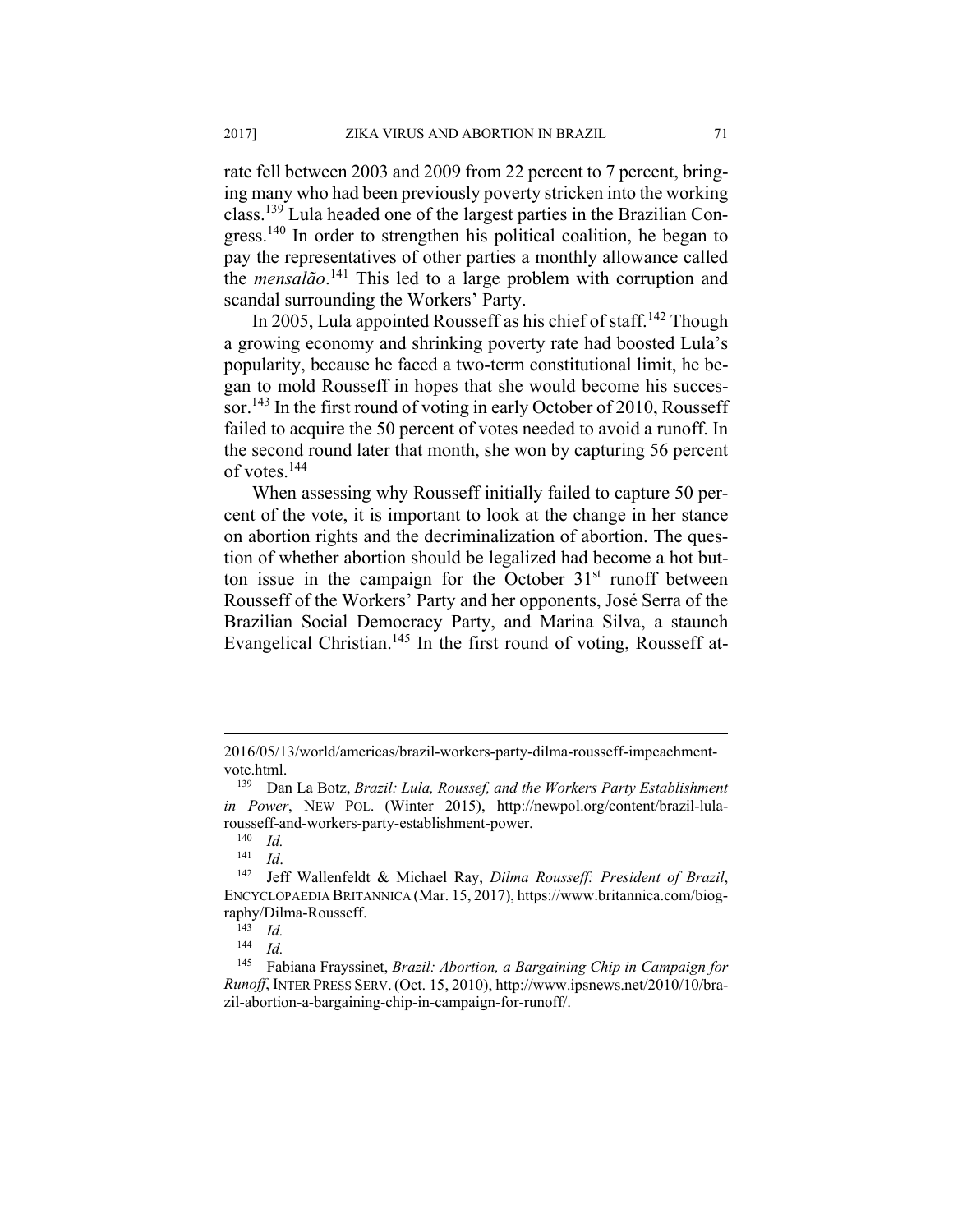tained 47 percent of the vote; Serra, 33 percent; and Silva, a surprising 19 percent.<sup>146</sup> Brazilian analysts attributed Silva's ability to attain 19 percent of the vote to the fact that Evangelical churches called on their congregations to support Silva because of her opposition to abortion, and because many left leaning voters were disappointed with the corruption scandals recently associated with the Workers' Party.<sup>147</sup> In response to her inability to obtain 50 percent of the vote, Rousseff's campaign backtracked on her previous abortion stance and began to broadcast that she was personally against the practice and legalization of abortion in Brazil but saw it more as a public health issue.<sup>148</sup> The press then discovered that Serra's wife had procured an abortion in New York.<sup>149</sup> Only then, after the change in stance on abortion and the scandal surrounding Serra's wife's abortion was unveiled was Rousseff able to secure 56 percent of Brazil's vote.<sup>150</sup> While it is impossible to say definitively what role abortion and religious beliefs played in the election, it is clear that they did play a role in helping Rousseff get elected.

Dilma Rousseff became Brazil's first female president in 2011.151 She was reelected in 2014 but was impeached and removed from office in 2016.152 Throughout 2011, Rousseff's administration faced numerous accusations of corruption, and by the end of the year investigations helped spur the resignation of five cabinet ministers.153 The political landscape in Brazil began to shift dramatically from one of high approval ratings for those in political power to one consisting of violent street protests and angry demonstrations.<sup>154</sup> The demonstrations were organized mainly by a growing middleclass who was increasingly anxious about government corruption,

 $\overline{a}$ 

154 *Id*.

<sup>146</sup> *Id*. 147 James N. Green, *Brazil: Dilma Rousseff's Victory*, NACLA, https://nacla.org/article/brazil-dilma-rousseff%E2%80%99s-victory (last visited Oct. 19, 2017).<br><sup>148</sup> *Id.*<br><sup>149</sup> *Id.* 

<sup>149</sup> *Id.*

<sup>150</sup> *See id.* 

<sup>151</sup> Wallenfeldt & Ray, *supra* note 142. 152 *Id.*

 $\frac{153}{154}$  *Id.*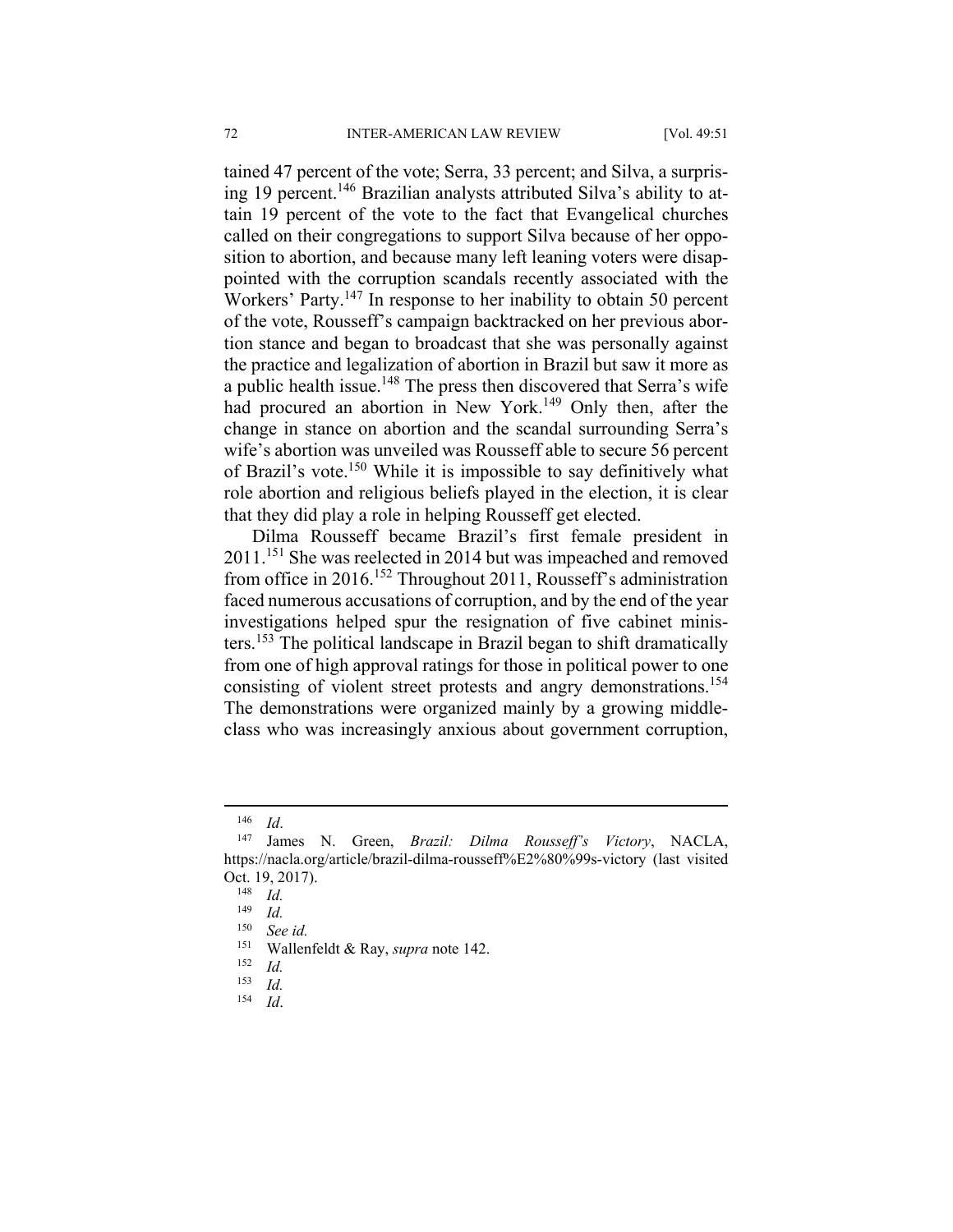the country's debilitated economy, and the exorbitant spending on the World Cup and Olympic Games.<sup>155</sup>

By March 2015, dozens of high-level businesspeople and politicians had been indicted in connection with an extensive investigation alleging millions of dollars in kickbacks to Petrobas officials.156 The alleged scandal surrounded billions of dollars being kicked back to Petrobas, the Workers' Party and its members, and the members of the Workers' Party coalition partner, by prominent Brazilian corporations in return for contracts with Petrobas.<sup>157</sup> Soon an outcry began calling for Rousseff's impeachment. Rousseff tried to characterize the efforts to impeach her as a coup because hundreds of members of Brazil's congress faced accusations of wrongdoing and misconduct.158

Rousseff's impeachment trial began on August 25, 2016, with her testimony before the Senate in which she defended her actions regarding the budget and said that she had done nothing that previous Brazilian presidents had not already done.159 Furthermore, she warned that the administration of Temer (her vice president) whose cabinet, she noted, had no women or people of color in it, would limit public spending and only defend the interests of the wealthy elite.160 However, her impassioned testimony proved unpersuasive and on September 1, 2016, the Senate voted 61-20 to convict Rousseff and remove her from office.<sup>161</sup>

#### *B. What the Temer Administration Means for Women's Rights*

Rousseff's impeachment allowed Vice President Michel Temer to assume power as Brazil's new president. Temer is a member of the conservative Brazilian Democratic Movement Party (PMDB) and is set to serve out the remainder of Rousseff's term, which will

<sup>155</sup> *Id.*

<sup>156</sup> *Id.* Petrobas is a multinational petroleum corporation controlled by the Brazilian government.<br><sup>157</sup> Wallenfeldt & Ray, *supra* note 142.<br><sup>158</sup> Id.

 $\frac{159}{160}$  *Id.* 

 $\frac{160}{161}$  *Id.* 

<sup>161</sup> *Id.*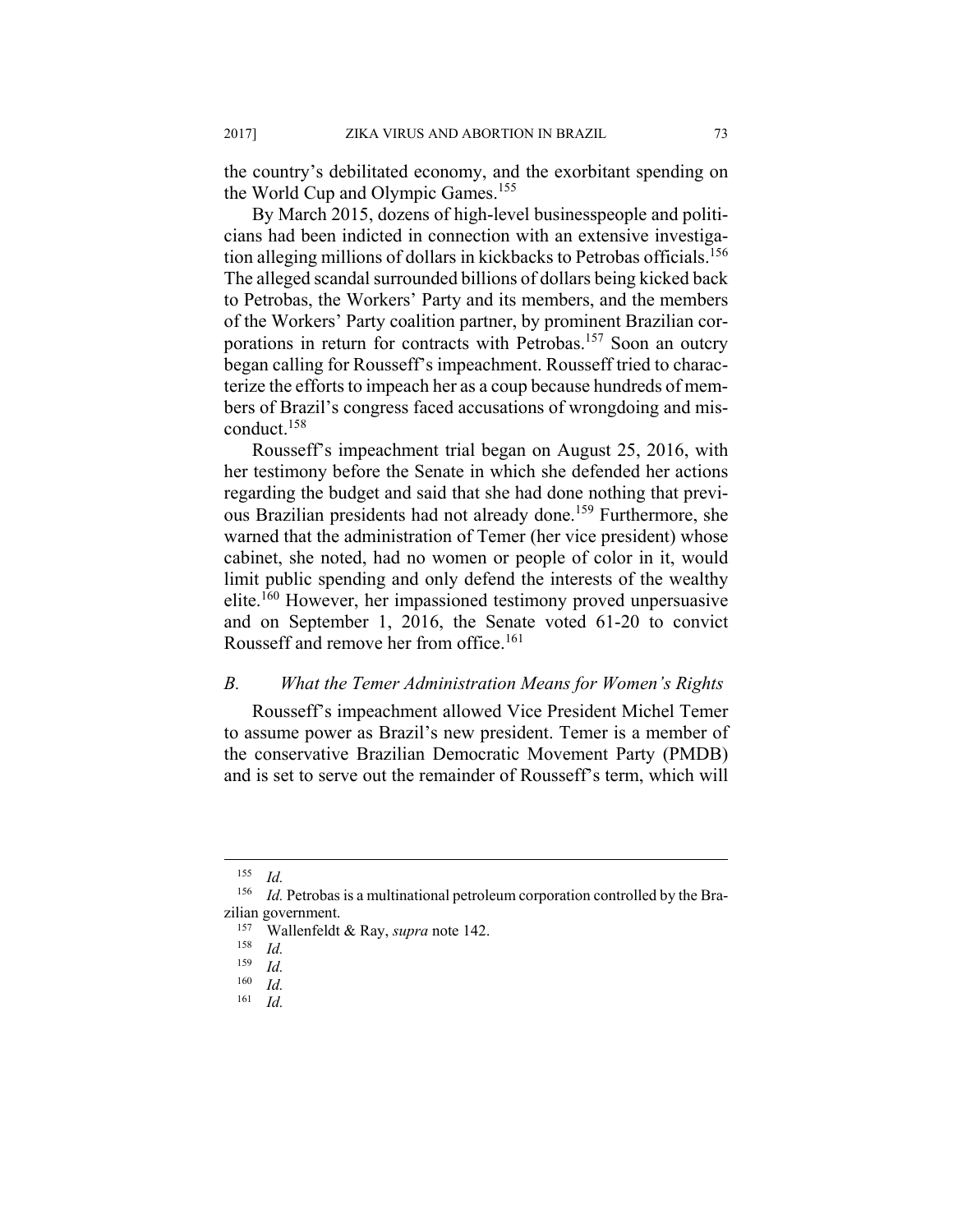last until Brazil's 2018 elections.<sup>162</sup> In his first days as president Temer promised to fight corruption and introduced new policies to reduce the fiscal deficit and combat the devastating recession currently afflicting Brazil.<sup>163</sup> Temer also named a new cabinet of ministers that is devoid of women representatives.<sup>164</sup> All of the ministers in his cabinet identify as white males, which makes Temer the first president since Ernesto Geisel, who served from 1974 to 1979, to not include women in his cabinet.165 Temer's critics proclaim that his new cabinet is not representative of Brazil's makeup which is 51 percent female and 53 percent non-white.<sup>166</sup> Additionally, advocates of women's rights worry that the new cabinet is a step backward for Brazil, especially as it comes after Rousseff, Brazil's first female president.167

Temer has also eradicated the Ministries of Racial Equality, Human Rights, and Women and instead folded them into the Ministry of Justice.168 This eradication is cause for concern for women's rights groups because it eliminates the key post in charge of promoting and protecting their rights, as well as closing down any policy negotiations that the previous Ministry of Women was engaged in.169 Before the eradication of the Ministry of Women, the feminist organization Marcha Mundial de las Mujures (World March of Women, MMM) had been negotiating for more progressive policies with the Ministry of Women, particularly on the issues of legalizing abortion and prostitution.170 While these negotiations were advancing slowly under the Workers' Party government, the MMM fears

<sup>162</sup> Grasielle Castro & Nick Robins-Early, *Brazil Now Has a President No One Voted For*, HUFFINGTON POST (Sept. 1, 2016, 6:09 PM), huffingtonpost.com/entry/Michel-temer-president-brazil\_us\_57c8788ce4b0a22de094ced7. 163 Marina Koren, *Who's Missing From Brazil's Cabinet?,* ATLANTIC (May

<sup>25, 2016),</sup> theatlantic.com/international/archive/2016/05/brazil-cabinet-roussefftemer/483372/.<br><sup>164</sup> *Id.*<br><sup>165</sup> *Id* 

*Id.* 

<sup>166</sup> Kimberley Brown, *Is Brazil's Government Rolling Back Women's Rights*?, AL JAZEERA (Aug. 21, 2016), http://www.aljazeera.com/indepth/features/2016/ 07/brazil-government-rolling-women-rights-160704090348170.html<br><sup>167</sup> Koren, *supra* note 163.<br><sup>168</sup> Brown, *supra*, note 166.<br><sup>169</sup> Id.

<sup>170</sup> *Id.*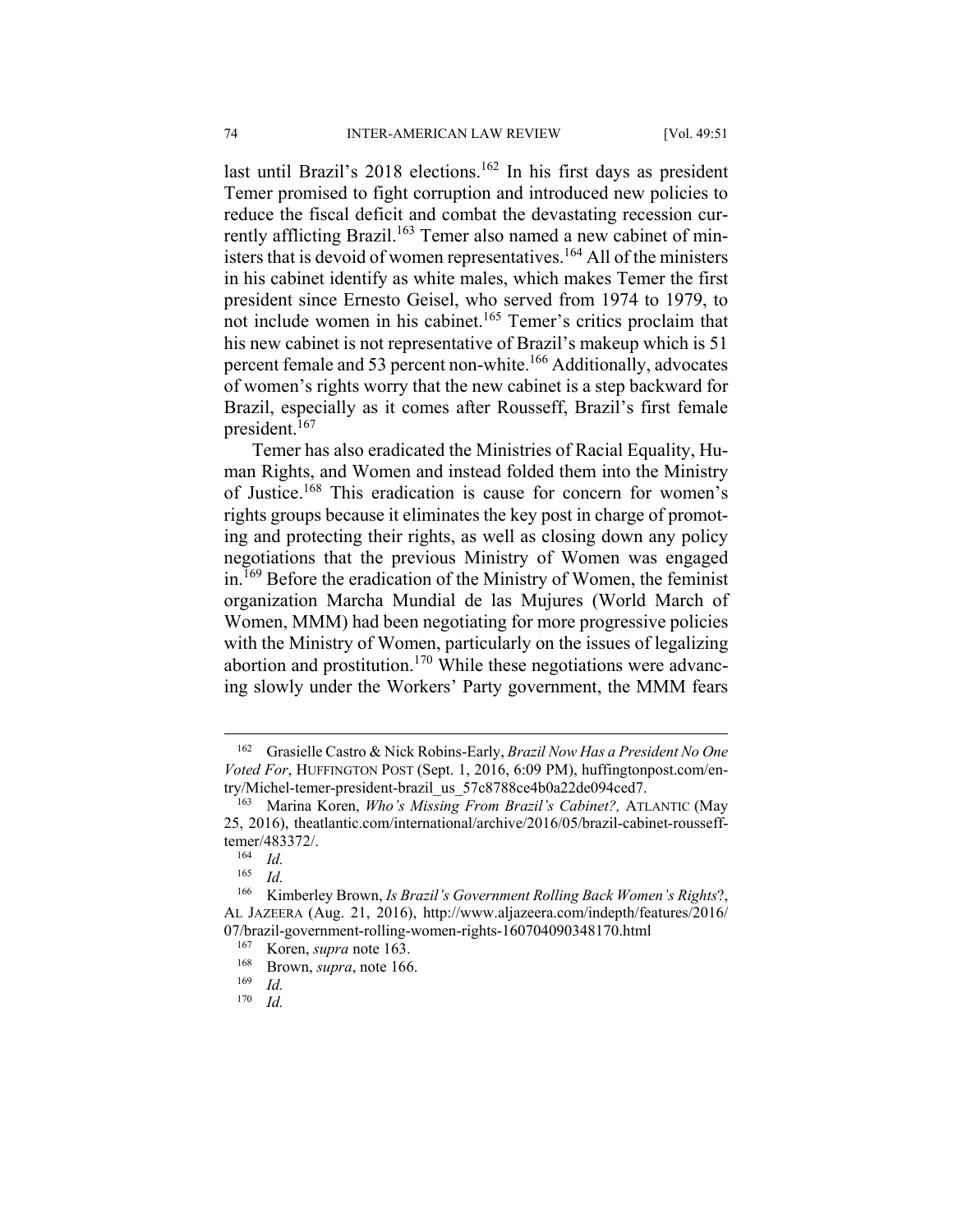that the new administration will leave no room for negotiating more progressive policies.171

# *C. Comparing Rubella and Zika and the Environments They Were Born Into*

As previously discussed, rubella affected the United States between 1963 and 1965 infecting an estimated 12.5 million people, while the symptoms were generally mild (like those associated with zika), pregnant women faced a harsher reality.172 A New England Journal of Medicine study published in March 2016, found that many aspects of the zika and rubella viruses are similar.<sup>173</sup> Both seem to cross the placental border into the fetus and restrict organ development, causing defects like deafness, blindness, and other developmental delays.174 However, there are also key differences between the two.175 One major difference between zika infections in Brazil and rubella infections in the U.S. is the level of population immunity.176 Today, none of the population has antibodies to zika whereas, in the U.S. during the rubella epidemic only 17.5 percent of women of childbearing age lacked rubella antibodies.177 Another difference is that rubella is airborne; whereas, zika is spread through mosquito bites and sexual transmission.178 Furthermore, there are numerous uncertainties about how zika might actually affect babies as they develop.179 For example, children with CRS are more prone to thyroid problems and diabetes, but researchers do not yet know the particular health problems that might be caused by zika as the child ages. $180$ 

<sup>171</sup> *Id*. 172 Jessica Ravitz, *Before Zika: The Virus that Helped Legalize Abortion in the US,* CNN (Aug. 11, 2016, 4:26 PM), http://www.cnn.com/2016/08/09/health/ rubella-abortion-zika/. 173 Adrienne Lafrance, *What Zika Researchers Can Learn from the Rubella* 

*Outbreak of 1964*, ATLANTIC (Apr. 6, 2016), http://www.theatlantic.com/health/ archive/2016/04/zika-rubella/477165/.<br>
<sup>174</sup> *Id.*<br>
<sup>175</sup> *Id.*<br>
<sup>175</sup> *Id.*<br>
<sup>177</sup> Lafrance, *supra* note 173.<br>
<sup>178</sup> *Id.*<br>
<sup>179</sup> *Id.*<br>
<sup>179</sup> *Id.* 

<sup>180</sup> *Id.*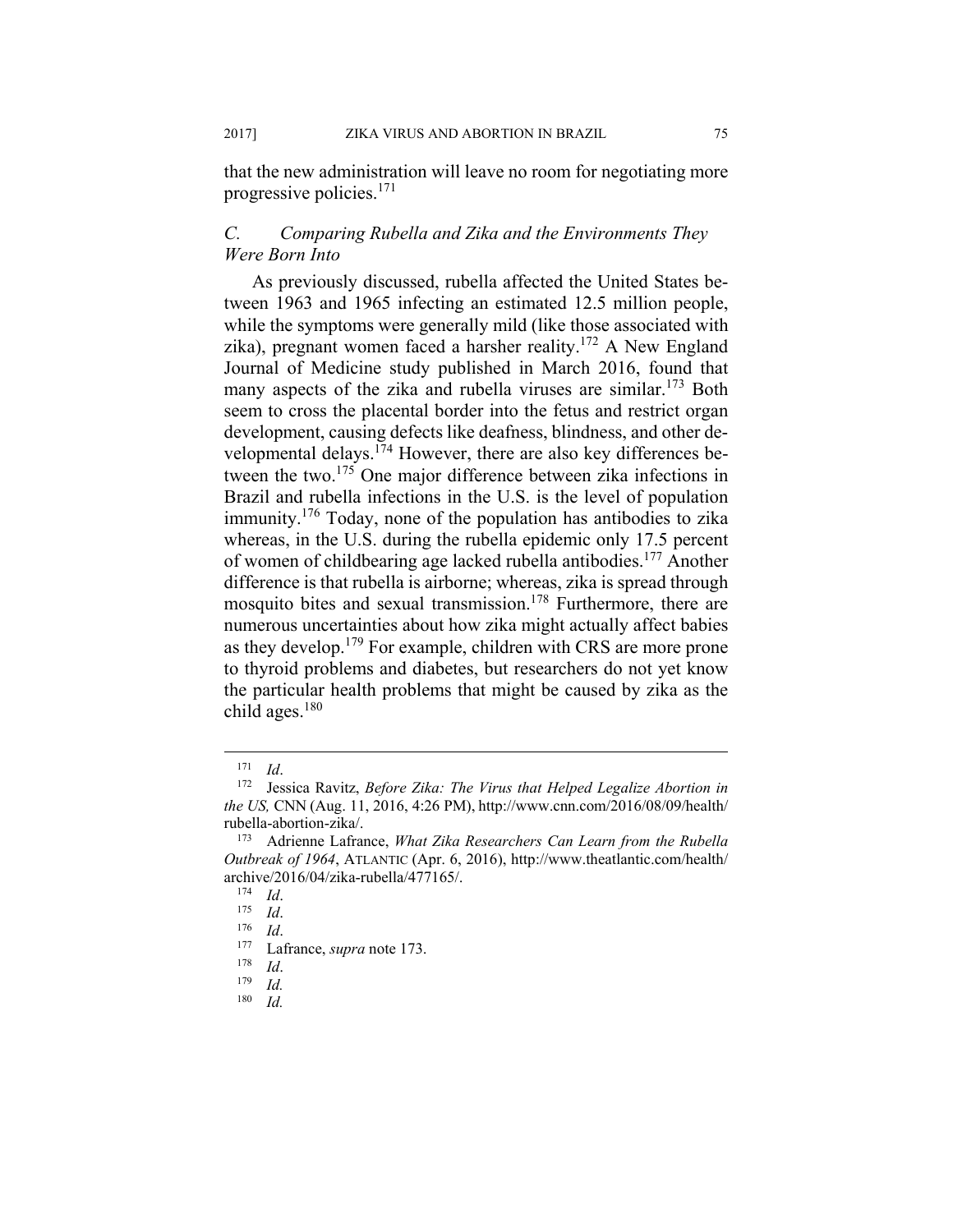As historian Leslie Reagan argued in her book "Dangerous Pregnancies," the accidental combination of pregnancy and rubella put women in the complicated position of having to confront the legal and social uncertainties associated with either terminating a pregnancy or carrying it to term.<sup>181</sup> Not all medical practitioners agreed that a rubella diagnosis warranted an abortion, although many did concede that termination of pregnancy had become the recognized treatment for maternal rubella for at least a decade before *Roe v. Wade* allowed for legal abortions.<sup>182</sup> Awareness of rubella and its debilitating effects shifted the view of abortion from one of criminality, deviance, and shame to one that any pregnant woman, of any class, might undergo if faced with a rubella diagnosis.

Unlike rubella, zika is regarded as a tropical disease.<sup>183</sup> Like other mosquito-transmitted diseases such as malaria, zika is associated with historical burdens of colonialism, poverty, and underinvestment that have shaped the experience of these diseases.<sup>184</sup> While the rubella virus was able to shift the abortion conversation from one of criminality to one of ethics, this may not be the case for the zika virus.

While Benedito Fonseca, a professor of infectious medicine at the University of Sao Paulo, calls the *Aedes aegypti* mosquito "democratic" because it will suck anyone's blood, regardless of socioeconomic status, the mosquito thrives best in tropical areas that tend to be densely populated and poor.<sup>185</sup> Another contributing factor to the zika virus being more prevalent in poverty-stricken areas of Brazil is the inadequate public services in these areas, which allows stagnant water to collect in rooftop tanks or old tires where zika-

<u>.</u>

<sup>181</sup> Salim Al-Gailani, *From Rubella to Zika: Pregnancy, Disability, Abortion and the Spectre of an Epidemic*, GUARDIAN (Jan. 29, 2016, 3:26 PM), https://www.theguardian.com/science/the-h-word/2016/jan/29/rubella-zika-pregnancy-disability-abortion-epidemic.<br><sup>182</sup> *Id.*<br>183 *Id.* 

 $\frac{183}{184}$  *Id.* 

<sup>184</sup> *Id.*

<sup>185</sup> Alex Cuadros, *Zika Exposes Class Differences in Brazil, Where Most Victims Are Poor*, WASH. POST (Feb. 24, 2016), https://www.washingtonpost.com/ news/world/wp/2016/02/24/zika-exposes-class-differences-in-brazil-wheremost-victims-are-poor/?utm\_term=.3ff361d19e38.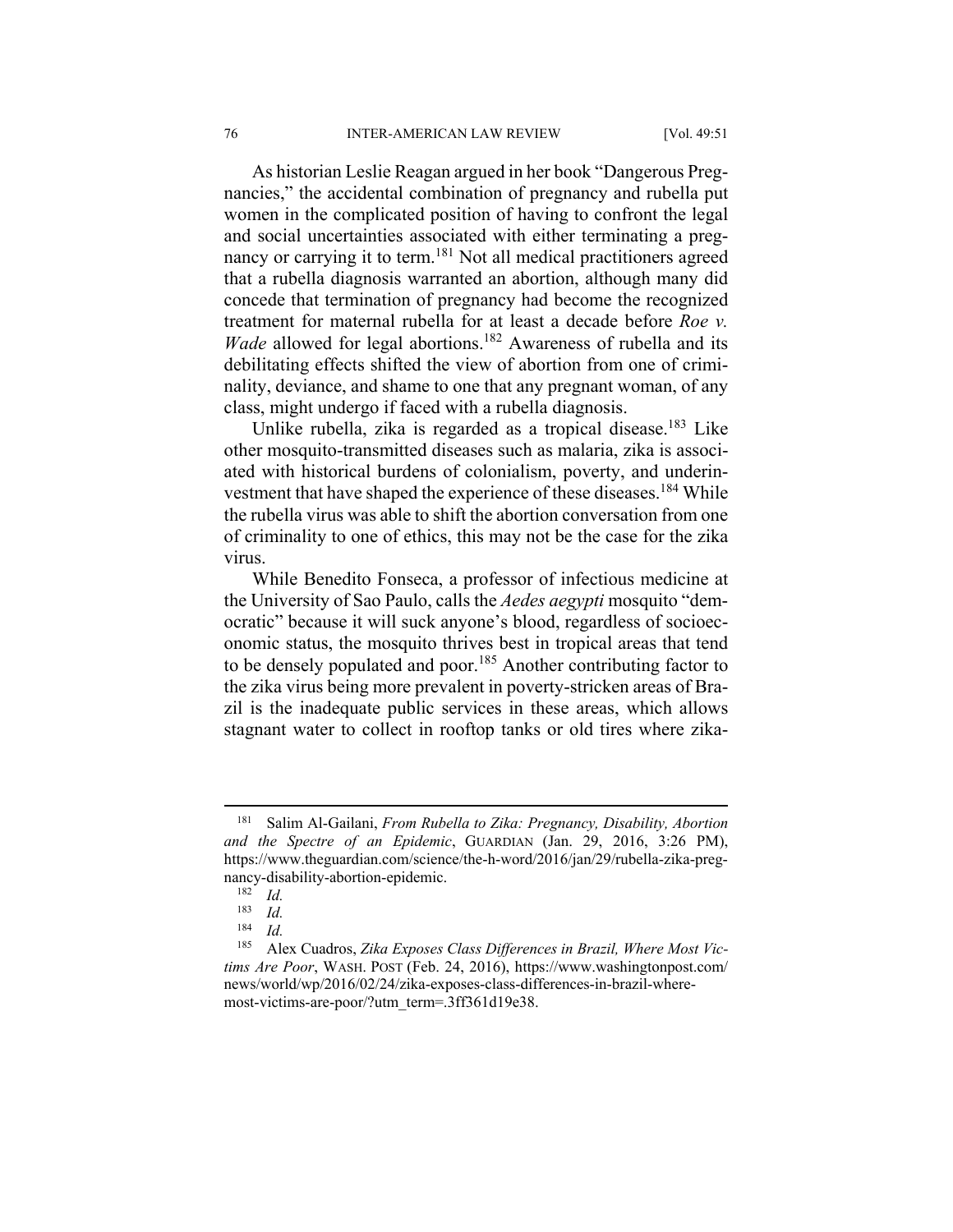infecting mosquitos can best lay their eggs.<sup>186</sup> While Brazil is currently experiencing an epidemic that exposes the extreme class differentials between the rich and the poor, the U.S. experienced an epidemic that united the country over a mutual fear that anyone could contract this virus, and that the rich ran the same risk as the poor. Without the unification of the classes and races to help change public opinion of abortion, especially in a country that promotes religious ideology so staunchly, it is hard to imagine any change in abortion law being made based on public opinion.

During the rubella epidemic in the U.S., leaders in the Roman Catholic Church led the opposition to abortion law reform, much like the Church leaders in Brazil have done.<sup>187</sup> The Church's leadership also encouraged grassroots opposition to abortion law reform.188 The rubella virus exposed a divide within the Catholic Church over reproductive rights and the separation of church and state.<sup>189</sup> Mothers began writing in the thousands to their legislators to advocate for abortion law reform and to combat the thousands of Catholics who were writing to keep abortion criminalized.<sup>190</sup>

Brazil has yet to experience a large-scale grass roots movement like the one experienced in the U.S. in the 1960s. Since those primarily affected by zika are not middle-class white women like those who were affected by rubella, it is much more difficult for these poor minority women to have a voice to add to the conversation. While there are many progressive men and women in Brazil working to decriminalize abortion in light of zika, they have yet to expose a fracture in the Church in the same way that the grassroots movements in the U.S. did.

<sup>186</sup> *Id*. 187 REAGAN, *supra* note 88, at 158.

 $\frac{188}{189}$  *Id.* 

<sup>189</sup> *Id.* at 159. 190 *Id*. at 178.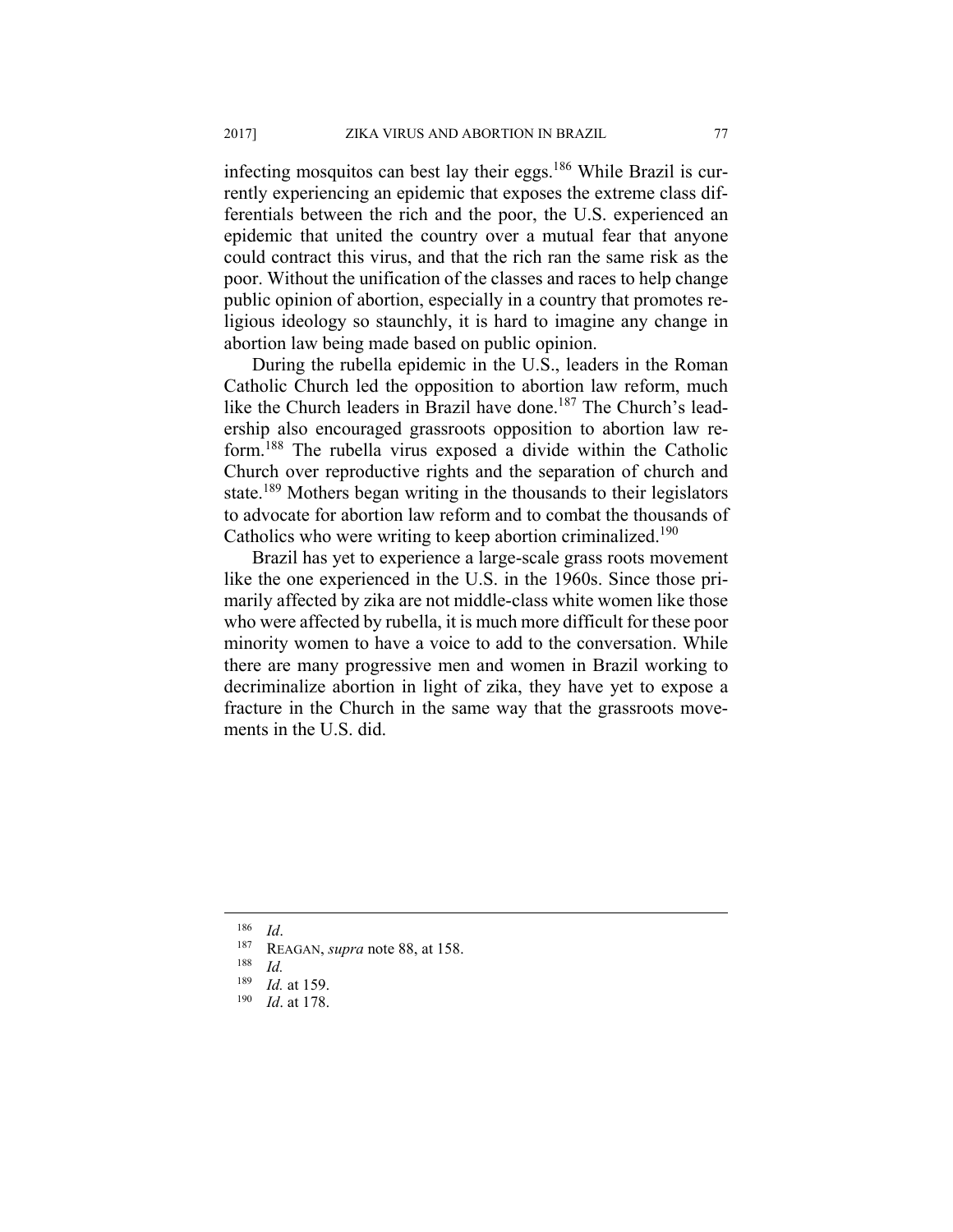# V. WILL ZIKA HELP LAY MORE GROUNDWORK TO SHAPE ABORTION LAW IN BRAZIL?

#### *A. Religion, Brazilian Politics, and Zika*

As previously discussed, the Catholic Church views abortion as a sin equal to murder and believes that life starts at conception. The Catholic Church has publically denounced the idea of relaxing abortion laws in the face of zika and microcephaly. In response to ANIS Institute of Bioethics' petition to the STF, Auxiliary Bishop Leonardo Ulrich Steiner, secretary general of Brazilian Bishops' Conference stated, "Microcephaly has been occurring in Brazil for years. They are taking advantage of this moment to reintroduce the abortion topic. Abortion leads to eugenics, the practice of selecting perfect people."<sup>191</sup> This position demonstrates the Catholic Church's unwavering stance on abortion even in the face of a serious disease such as zika.

Bishop Steiner has urged couples living in zika-infected areas to practice chastity or "natural family planning," a method in which women monitor their menstrual cycles and practice abstinence while they are fertile.<sup>192</sup> Catholic scholars cite a study that depicts the accuracy of natural family planning as equal to that of the success of birth control.<sup>193</sup> However, the United States Department of Health and Human Services reports that the failure rate for natural planning is twenty-five out of 100 women whereas, the failure rate for the pill is five out of  $100^{194}$ 

With around 65 percent of the country identifying as Catholic and with Brazil having the most conservative congress since 1964,

<sup>191</sup> Matt Sandy, *Brazilian Legislators Look to Increase Abortion Penalties in the Wake of Zika Outbreak*, TIME (Feb. 22, 2016), http://time.com/4230975/brazil-abortion-laws-zika-outbreak/. 192 Laurie Goodstein, *Catholic Leaders Say Zika Doesn't Change Ban on Con-*

*traception*, N.Y. TIMES (Feb. 13, 2016), https://www.nytimes.com/2016/02/14/ world/americas/catholic-leaders-say-zika-doesnt-change-ban-on-contraception.html. 193 *Id*. 194 *Id*.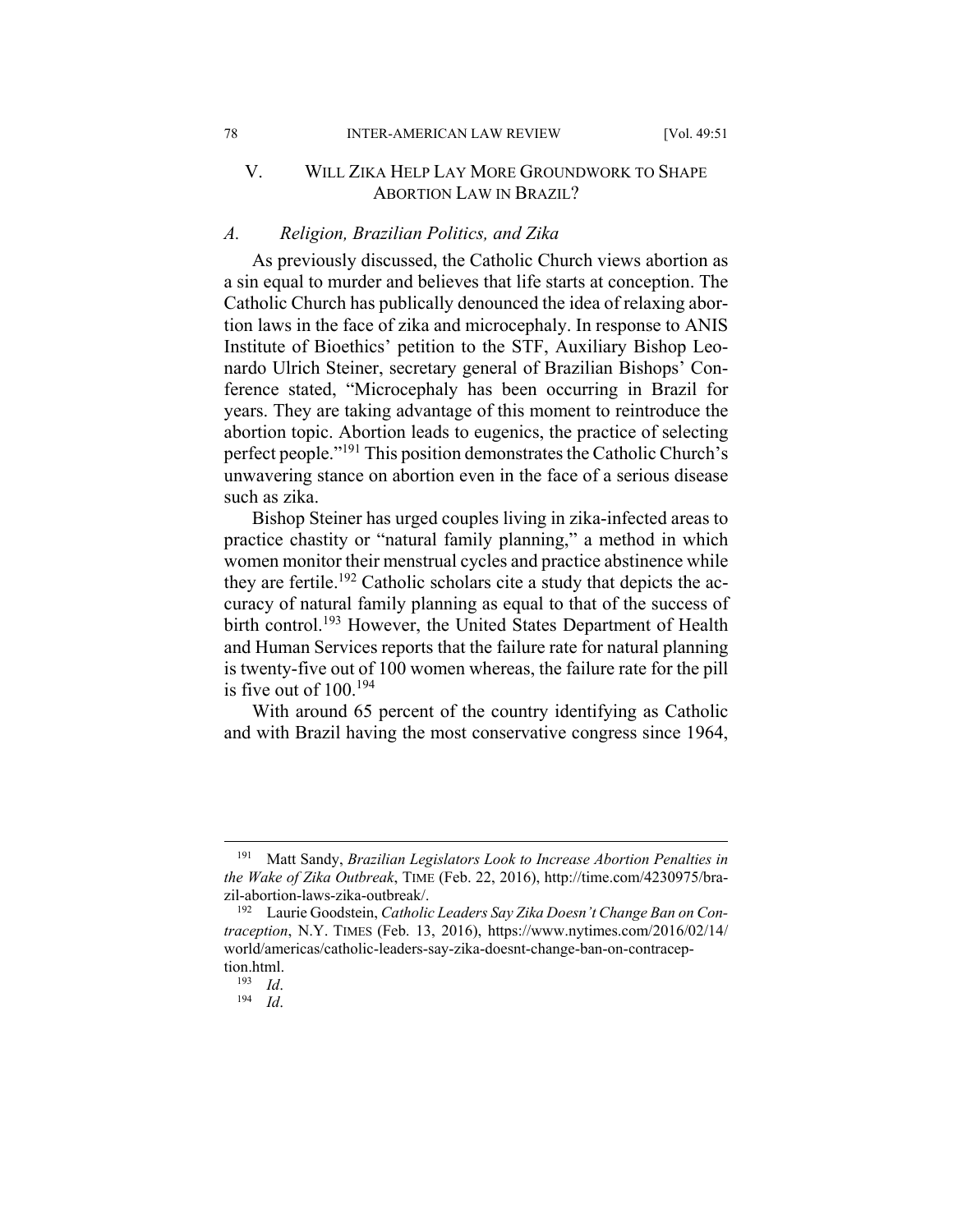it is unlikely that any new legislation will be passed favoring an exception to abortion law for those infected with zika.<sup>195</sup>

# *B. ANIS Institute of Bioethics' and the Brazilian National Association of Public Defenders' Proposal to the STF*

As previously stated, ANIS Institute of Bioethics and the Brazilian National Association of Public Defenders (ANADP) have filed a direct action of unconstitutionality ADI No. 5581 with the STF, asserting that the Brazilian government has failed to provide adequate assistance to ensure access to health information and care and support services.<sup>196</sup> ANADP has also filed an allegation of noncompliance with a fundamental precept direct action, based on the reports of the United Nations Human Rights Council, stating that women with zika should be allowed to interrupt their pregnancies.<sup>197</sup> The STF was expected to rule on the request for a preliminary injunction in this case on December 7, 2016, but has still yet to do  $\overline{SO}$ <sup>198</sup>

In 2012, the STF ruled that abortions are legal when the fetus has anencephaly, a serious birth defect, in which portions of the brain and/or skull are missing.199 There, the fetus has a zero percent chance of survival because it is missing vital portions of the brain and skull; thus, the Court found that the fetus did not have a right to constitutional protection.200 When analyzing whether the STF will make a similar decision in regards to microcephalic fetuses for those diagnosed with zika it is important to fully understand the similarities and differences between microcephaly and anencephaly.

<sup>195</sup> *See* Adriana Brasileiro, *Zika virus sparks abortion debate in Brazil*, ABC NEWS (Feb. 5, 2016, 4:07 PM), http://www.abc.net.au/news/2016-02-05/zika-virus-sparks-abortion-debate-in-brazil/7142834. 196 Shena Cavallo, *Brazil's Women Activists Tackle an Enduring Threat*, INT'L

WOMEN'S HEALTH COALITION (Dec. 5, 2016), https://iwhc.org/2016/12/brazilswomen-activists-tackle-enduring-threat/.<br><sup>197</sup> S.T.F., ADI 5581, Relator: Min. Cármen Lúcia, [Vol. Number], S.T.F.J.,

<sup>01.09.2016, [</sup>page number] (Braz.), available at http://www.stf.jus.br/portal/processo/verProcessoPeca.asp?id=310227487&tipoApp=.pdf. 198 *Id*. 199 Simon Romero, *Surge of Zika Virus Has Brazilians Re-examining Strict* 

*Abortion Laws*, N.Y. TIMES (Feb. 3, 2016), https://www.nytimes.com/2016/02/ 04/world/americas/zika-virus-brazil-abortion-laws.html. 200 *Id.*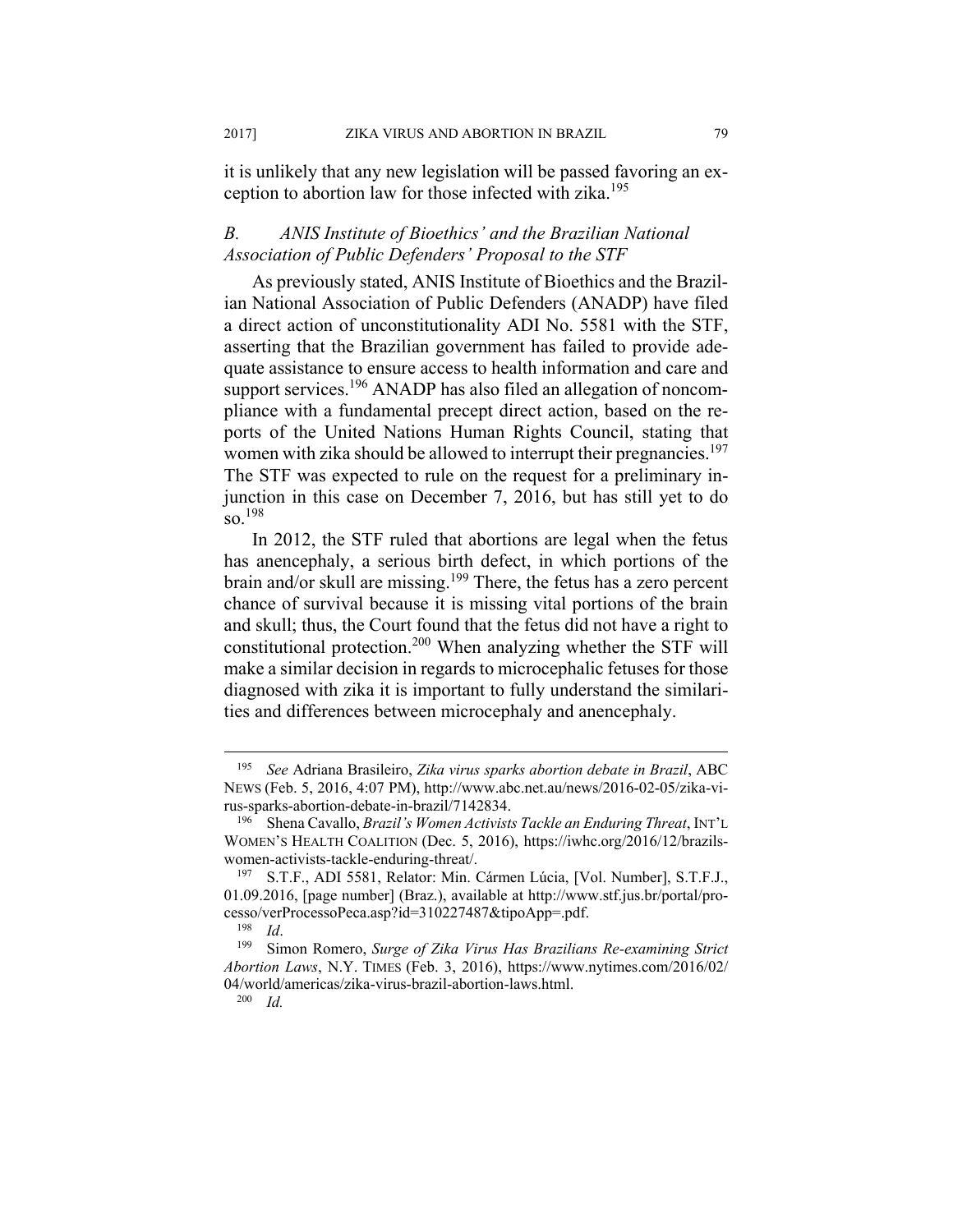Not all mothers who contract zika during pregnancy will give birth to babies with microcephaly.<sup>201</sup> In fact, researchers are still uncertain as to what proportion of women infected during pregnancy pass the virus onto the fetus and, of those, what proportion contract microcephaly.202 Mothers who had symptoms of zika, but gave birth to healthy babies may have either had zika before their pregnancy began or, if they contracted zika during pregnancy, the virus apparently did not pass the placenta.203 However, for now, researchers are not sure how to deduce which scenario is accurate.

Unlike anencephaly, which is detectable at 11-14 weeks of gestation by ultrasound  $scan^{204}$ , microcephaly is usually not detectable until toward the end of the second trimester of pregnancy at about 24 weeks.205 Even in the U.S., abortion is generally legal only before the fetus is viable outside of the womb, which can range from about 24 to 26 weeks.<sup>206</sup>

Therefore, in order for the STF to agree to create a fourth exception to the current abortion laws, to allow abortion in the instance of a zika diagnosis, the Court would have to allow late term abortions and/or consent to abortion of fetuses that have a chance of developing microcephaly but may turn out completely healthy. The STF was very clear in the 2012 anencephaly case that the only reason it was creating a new exception to the abortion law was because there was a zero percent chance that these fetuses could survive without portions of their brains or skulls.207

<sup>201</sup> *Microcephaly and Other Birth Defects*, CDC Aug. 9, 2017), *https://www.cdc.gov/zika/healtheffects/birth\_defects.html.* <sup>202</sup> Sun, *supra* note 68. <br><sup>203</sup> *See id.* 204 Monika Jaquier, *Frequently Asked Questions About Anencephaly*,

ANENCEPHALY.INFO (Mar. 23, 2015), http://www.anencephaly.info/e/faq.php#11 205 Catherine Saint Louis, *Microcephaly, Spotlighted by Zika Virus, Has Long* 

*Afflicted and Mystified*, N.Y. TIMES (Jan. 31, 2016), https://www.nytimes.com/ 2016/02/01/health/microcephaly-spotlighted-by-zika-virus-has-long-afflictedand-mystified.html?\_r=0.<br><sup>206</sup> *Id.* 207 *Rapporteur Votes on Possibility of Interruption of Pregnanct of Anence-*

*phalic Fetus*, STF (Apr. 11, 2012), http://www.stf.jus.br/portal/cms/verNoticia-Detalhe.asp?idConteudo=204680.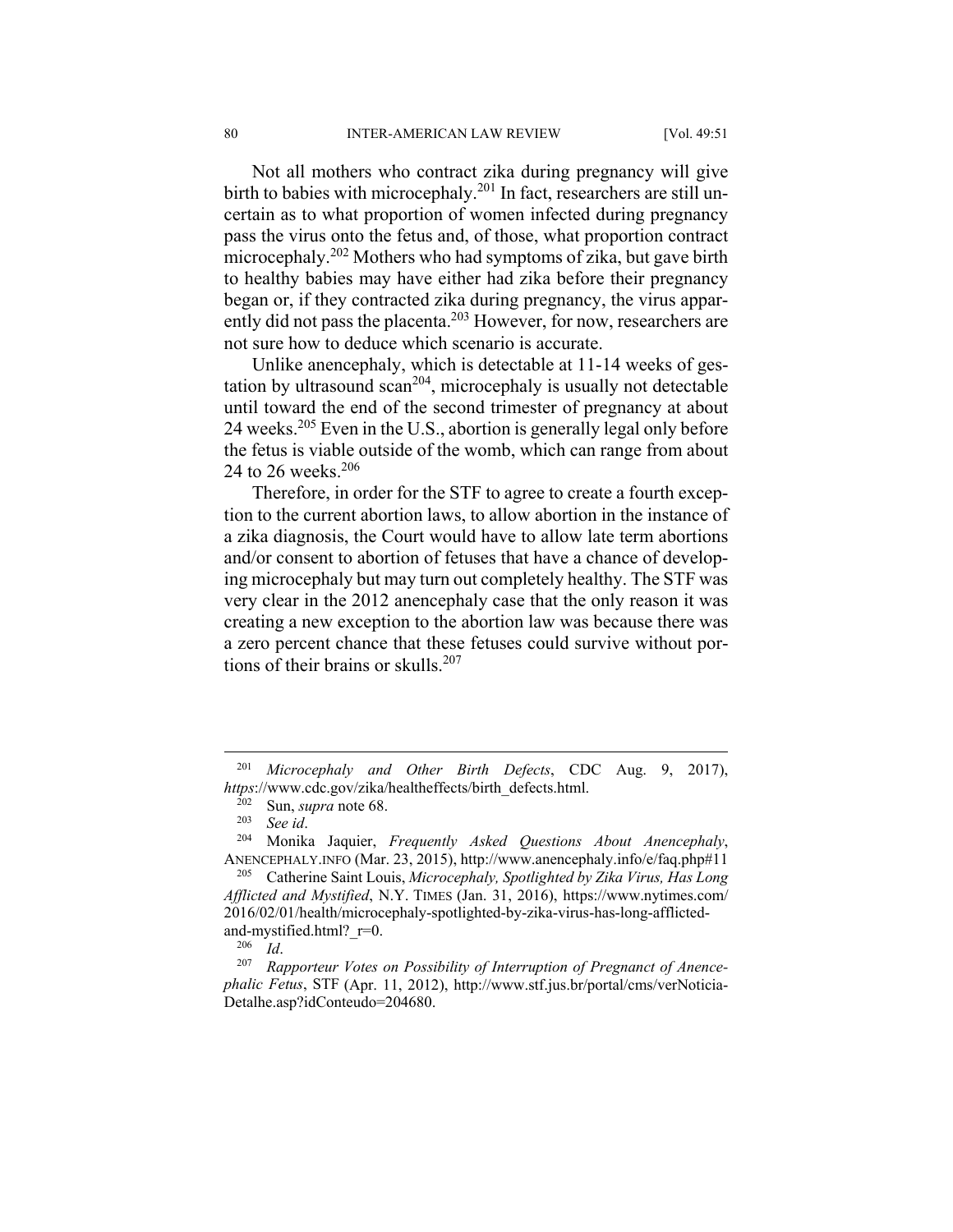If a liberalization in Brazilian abortion law is to occur, it will be through the STF rather than through the extremely conservative Brazilian legislature. In the STF's November 29<sup>th</sup> decision, Barroso was able to convince two other ministers to join his opinion decriminalizing abortion up until the twelfth week of pregnancy.<sup>208</sup> While this is an extremely promising decision, only three out of eleven members of the STF have accepted this position.<sup>209</sup> In the November 29<sup>th</sup> case, Barroso utilized a similar technique to the anencephaly case contending that the Penal Code had to be interpreted to allow abortion during the first trimester in order to make it consistent with fundamental principles, such as the constitution's explicit guarantee of equality of the sexes.<sup>210</sup> Title II, Chapter 1, Art.5. of the Brazilian Constitution states, "men and women have equal rights and duties

under the terms of the Constitution."211 While Barroso's November 29<sup>th</sup> opinion technically has no precedential value, there are still several routes by which decisions of the STF declaring a law unconstitutional can be converted into a decision that essentially nullifies the law. One is a senate suspension. The president of the STF can request that the Senate suspend the statute that the STF has declared unconstitutional. Article 52(X) of the 1988 Constitution confers on the Federal Senate the power to suspend enforcement "in whole or in part, of laws declared unconstitutional by a final decision" of the Supreme Federal Tribunal.<sup>212</sup> This type of senate resolution converts the STF decision into one having *erga omnes* (valid for all) effects.<sup>213</sup> When asked, the Senate will usually perform such a resolution; however, they also have the discretion not to issue such a resolution.<sup>214</sup> Another way an STF decision declaring a law unconstitutional may become *erga omnes* is for the STF to render reiterated decisions declaring a law unconstitutional and then, by a two-thirds vote of its eleven members, decide to make this decision one of its binding precedents, called a súmula

<sup>208</sup> Freitas & Grotz, *supra* note 39. 209 *Id.* 

<sup>210</sup> *Id.* 

<sup>&</sup>lt;sup>211</sup> CONSTITUICÃO FEDERAL [C.F.] [CONSTITUTION] art. 5 (Braz.).<br><sup>212</sup> C.F. art. 52(X) (Braz.).<br><sup>213</sup> Augusto Zimmermann, *How Brazilian Judges Undermine the Rule of Law: A Critical Appraisal*, 11 INT'L TRADE & BUS. L. REV. 179, 188 (2008). 214 *See id.*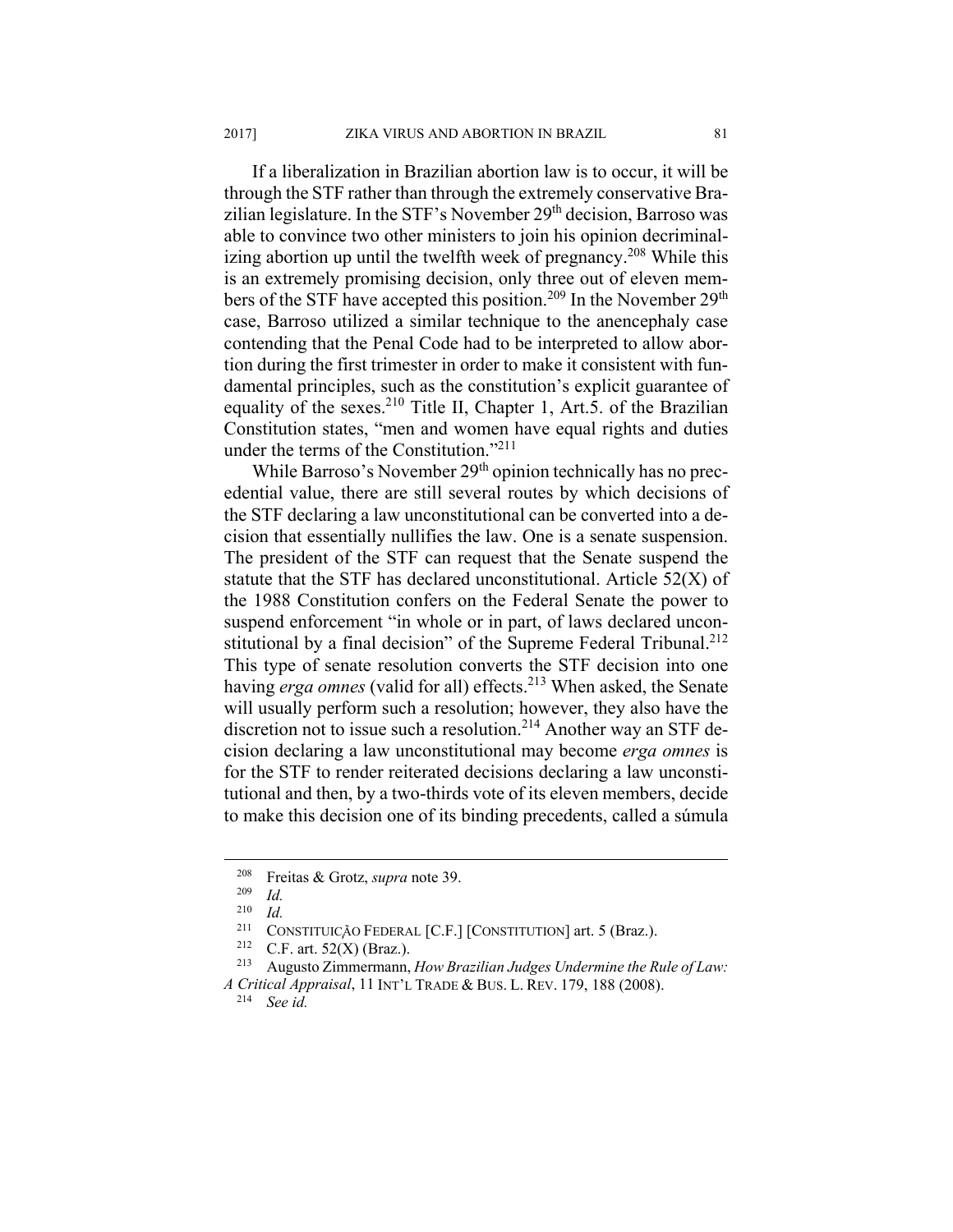vinculante.215 Súmula vinculante is a device that was created by Constitutional Amendment No. 45 of December 8, 2004, which added Article 103-A to the 1988 Constitution.<sup>216</sup> However, very few decisions upon constitutionality make their way into the relatively few binding precedents list published by the STF.<sup>217</sup>

ADI No. 5581 also includes an ADPF (direct action of disobedience of a fundamental precept).218 The ADI is directed at Law No. 13.301 of 2016, which adopts health measures for zika.<sup>219</sup> The ADPF, however, attacks Penal Code Article 124 on the criminalization of abortion as applied to pregnant women with the zika virus. $220$ A majority deciding on the merits in either form of direct action may be binding *erga omnes*. 221

Therefore, while the November 29<sup>th</sup> decision alone is not binding precedent, there is hope that the ADI and the accompanying ADPF will be decided in a way that would decriminalize abortion as a binding precedent. If a similar decision is not repeated in the ADI case, there is still a chance that there could be a de facto precedent, in which lower courts would still choose to follow the November 29<sup>th</sup> decision regardless of its nonbinding nature, but they would not be required to do so.

The STF's November 29<sup>th</sup> decision legalizing abortion in the first trimester has certainly shifted the abortion analysis in Brazil. The STF's 2012 anencephaly decision emphasized the "therapeutic anticipation of birth," while the STF's 2016 decision emphasized the equality of men and women under the Brazilian Constitution.<sup>222</sup> It is also important to note that the 2016 decision was decided and written by Roberto Barroso, the constitutional lawyer turned STF

<sup>215</sup> C.F. art. 103-A, amend. 45, art. 1, 9 (Braz.). 216 C.F. art. 103-A, amend. 45, art. 1, 9 (Braz.); *see also* Zimmermann, *supra* note 213 at 206. 217 Rosenn *supra* note 14, at 1035. 218 *Aspectos da ADI Sobre Zika Vírus, Microcefalia, Políticas Públicas e* 

*Aborto*, JORNAL DO BRASIL (Sept. 21, 2016, 4:46 PM), http://www.jb.com.br/sociedade-aberta/noticias/2016/09/21/aspectos-da-adi-sobre-zika-virus-microcefalia-politicas-publicas-e-aborto/. 219 *Id*. 220 *Id*. 221 C.F. art. 101, 102 (Braz.); Lei No. 9.882, art. 11, de 3 de dezembro de 1999

<sup>(</sup>Braz.). 222 Freitas & Grotz, *supra* note 39.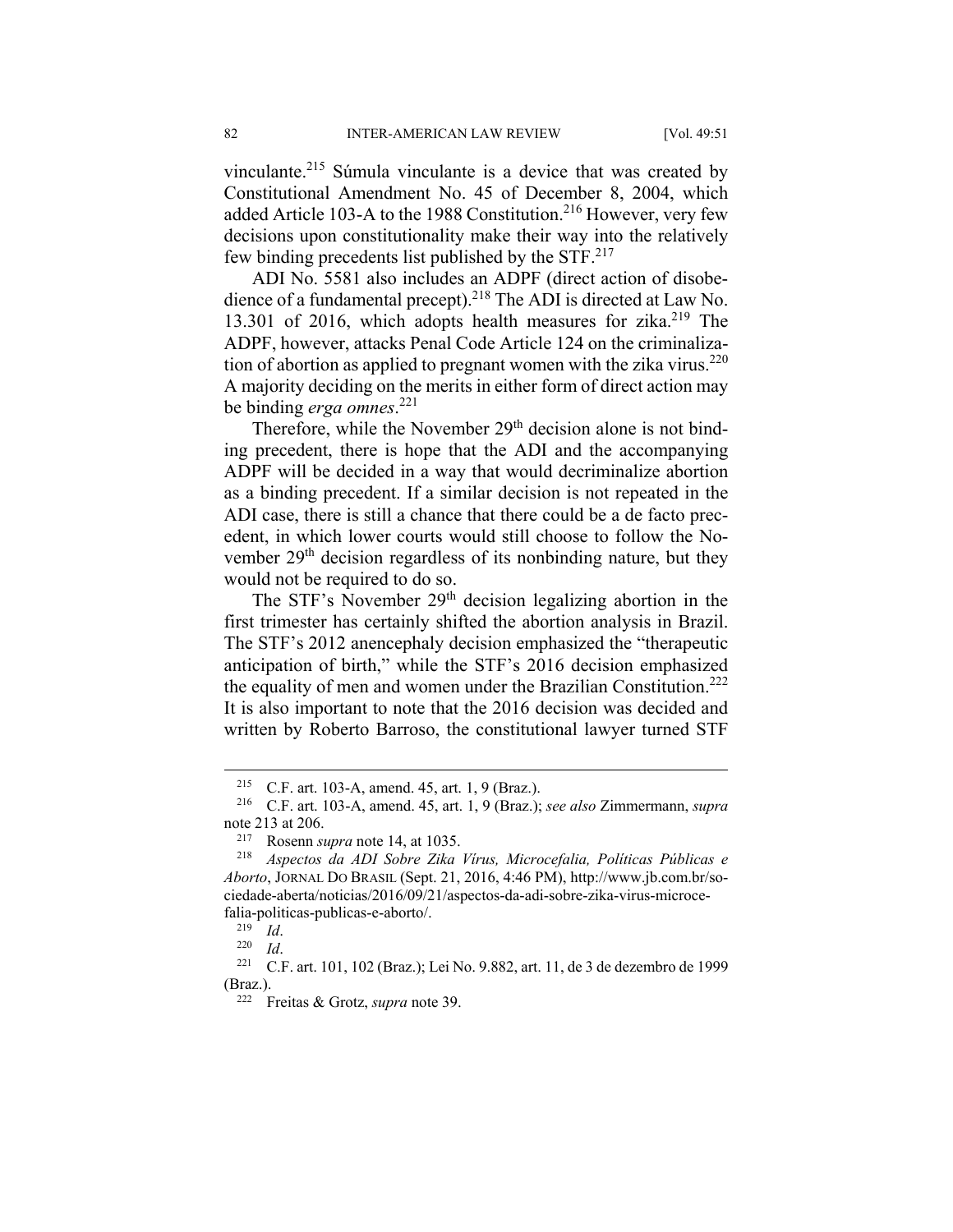minister who brought the anencephaly case in 2012. Furthermore, while we do not yet know which judges will be on the panel that decides ADI No. 5581, we do know that the minister who is the reporter in this case is the president of the STF, a woman by the name of Cármen Lúcia Autunes Rocha.223 While we do not know how she will rule in this case, it is important to note that she was one of the judges who voted in favor of decriminalizing abortions in situations of anencephaly.<sup>224</sup> Also, the fact that she is a woman is not inconsequential, especially because of how heavily equal rights were emphasized as a basis for first trimester legalization in the 2016 case.

Furthermore, the attorney general, who is the head of the public ministry in Brazil, has issued a report to assist Cármen Lúcia in rendering her opinion.<sup>225</sup> In his report he stated that requiring proof of poverty for continuing payments and requiring a medical exam from the institution of social security for those with birth defects is fundamentally unconstitutional.<sup>226</sup> Also, he stated that it is constitutional to interrupt pregnancy when there has been a diagnosis of zika.227 While it is impossible to know exactly how much weight the Attorney General's report will have on the Court, it is clear that his report favors a woman's ability to choose whether to obtain an abortion if she has contracted zika. It seems that now is the time, more than ever in Brazilian history, for the possibility of the STF to lay groundwork towards the legalization of abortion.

# *C. The Disparate Impact Zika and Microcephaly have in Brazilian Society*

While the response to the rubella virus helped to pave the way for the 1973 Supreme Court decision of *Roe v. Wade*, abortion still remains a highly contested topic of debate in the U.S.<sup>228</sup> For instance, Florida Senator Marco Rubio recently proclaimed

<sup>223</sup> *See* Ação Direta De Inconstitutionalidade No. 5.581, Associaçao Nacional dos Defensores Públicos-Anadep (2016) (Braz.). 224 *According to the Minister Carmen Lúcia, Interuption of Pregnancy of An-*

*emophic Fetuses Does Not Constitute Crime*, SUPREMO TRIBUNAL FEDERAL (April 11, 2012), http://www.stf.jus.br/portal/cms/verNoticiaDetalhe.asp?idConteudo=204756. 225 *Id*. 226 *Id*. 227 *Id*. 228 Ravitz, *supra* note 172.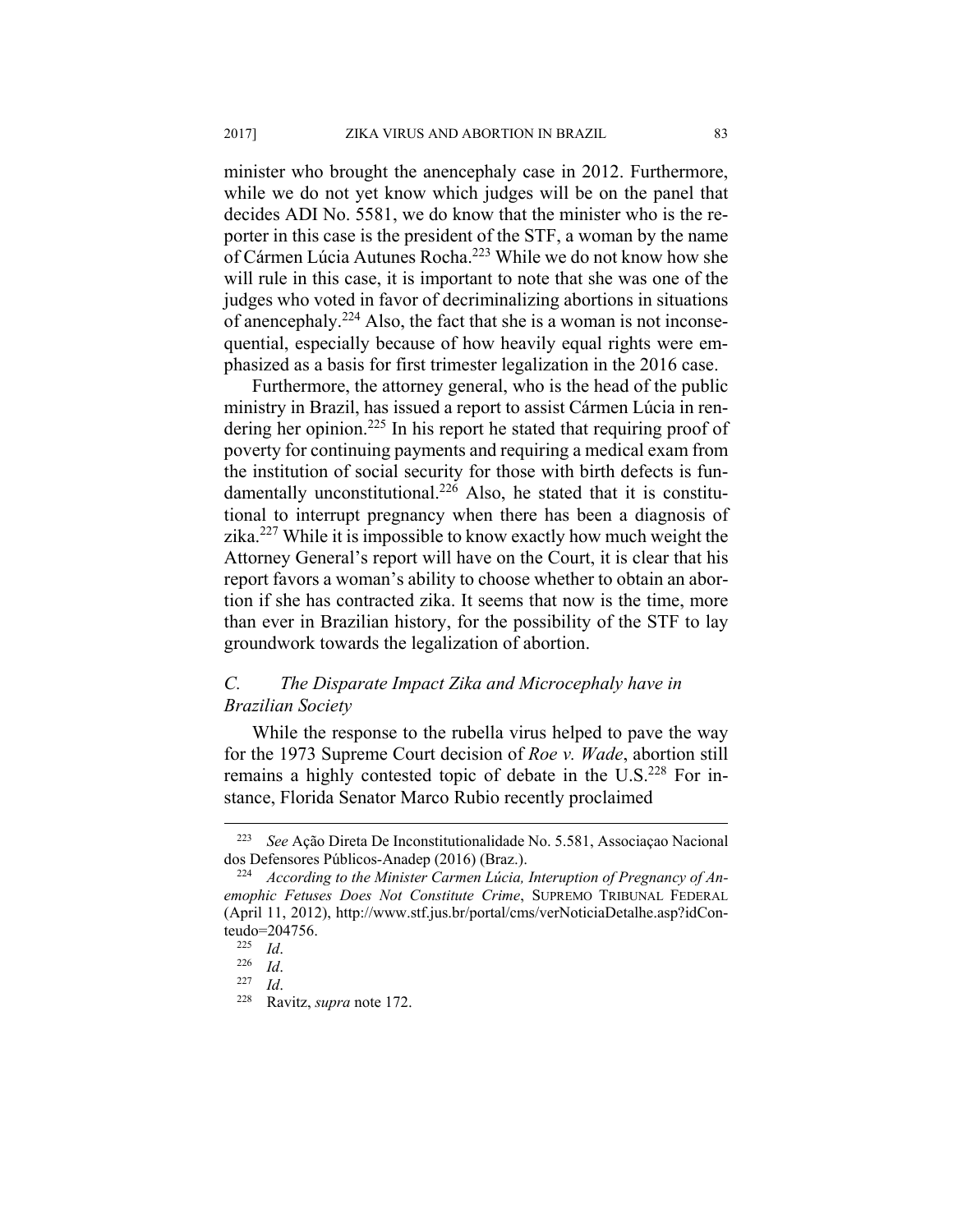I understand a lot of people disagree with my view, but I believe that all human life is worthy of protection of our laws. And when you present it in the context of zika or any prenatal condition it's a difficult question and a hard one. But if I'm going to err, I'm going to  $err$  on the side of life.<sup>229</sup>

As a Florida Senator, Rubio represents the state with the most confirmed cases of zika in the  $U.S.<sup>230</sup> A STAT-Harvard poll indi$ cates however, that Rubio and his fellow conservatives may have voiced opinions that conflict with public opinion.<sup>231</sup> According to the STAT-Harvard poll, only 23 percent of Americans favor access to abortions after 24 weeks in general; however, that rate soars to 59 percent when a pregnant woman is infected with the zika virus and there is a serious risk her baby will be born with microcephaly.<sup>232</sup>

The difference between the U.S. and Brazil in terms of drawing parallels between zika and rubella is the fact that while rubella affected people across the country, the zika virus disparately impacts the poor and poverty stricken. The Osvaldo Crus University hospital in Recife, Brazil, located in the poverty-stricken Northeast, has seen the most cases of microcephaly in the entire country.233 Infectious disease pediatrician, Angela Rocha, estimates that the Recife hospital has treated over 300 babies with microcephaly.<sup>234</sup> The poor regions of Brazil have experienced the most cases of the zika virus for a variety of reasons. First, the Northeastern region of Brazil is particularly arid and drought-stricken, which causes locals to keep water supplies at home in tanks, which can create mosquito breeding

<sup>229</sup> *Id*. 230 James Rosen & Tony Pugh, *Senate Approves Zika Money, but Obama, Rubio Say it's not Enough*, MIAMI HERALD (May 17, 2016 7:52 PM), http://www.miamiherald.com/news/politics-government/article78201072.html.<br><sup>231</sup> *Id.* 232 *Id.* 232 *Id.* 233 Bruce Douglas, *City at Centre of Brazil's Zika Epidemic Reeling from Dis-*

*ease's Insidious Effects*, GUARDIAN (Jan. 25, 2016, 12:54 PM), https://www. theguardian.com/global-development/2016/jan/25/zika-virus-mosquitoes-countries-affected-pregnant-women-children-microcephaly. 234 *Id*.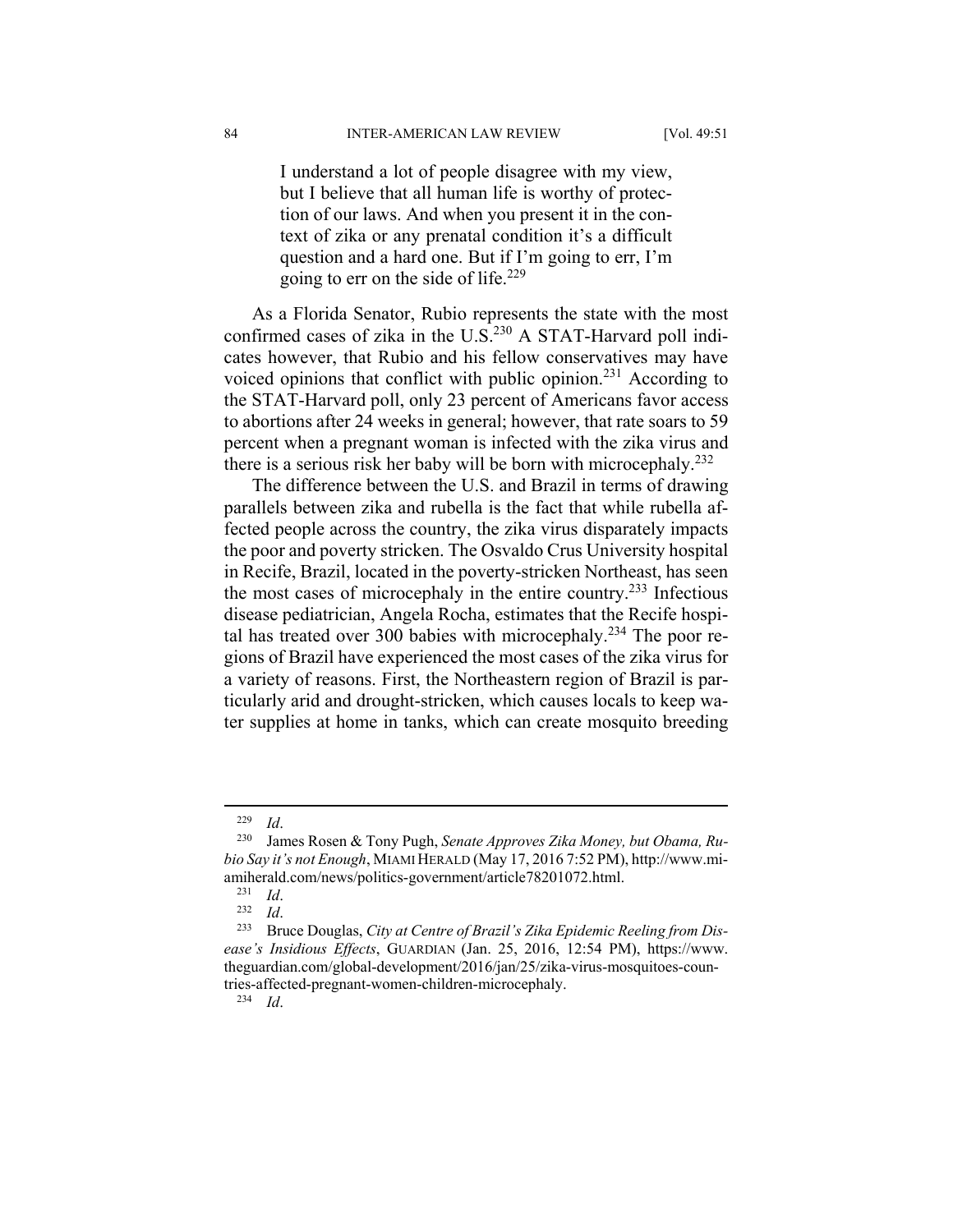grounds if even minimally damaged.<sup>235</sup> Second, the poorer neighborhoods have improper infrastructure that allows for rainwater and debris to collect on the streets, which creates the perfect breeding ground for zika-infecting mosquitos.236 Also, modern conveniences such as, air conditioning and screens on the windows, are not prevalent in areas where there have been zika outbreaks.<sup>237</sup>

Had rubella been a discriminating disease in the way that zika is, it is hard to say if opinions would have shifted in the way that they did. As evidenced by Marco Rubio's above quote, even in a country where abortion is legal, there is still tremendous controversy surrounding zika-related abortions and abortion in general. Therefore, it is unlikely in Brazil, a country that has some of the most stringent abortion laws in Latin America, that zika alone will be able to have the same effect as rubella did in changing the view of abortion for the masses.

# *D. Implications for Brazilian Society if No Change in Abortion Law is Made*

An estimated 850,000 women in Brazil have illegal abortions every year.<sup>238</sup> While criminal prosecution of women who have illegal abortions is extremely rare, the current fourth highest cause of maternal death in Latin America is unsafe abortions.<sup>239</sup> In 2013, about 200,000 women were hospitalized due to complications from such abortions.<sup>240</sup> Because zika more heavily impacts women living in poverty, and because it can usually not be detected during the first

<sup>235</sup> Sam Cowie, *In Brazil, Are the Poor More Likely to Contract Zika?*, AL JAZEERA (Feb. 12, 2016), http://www.aljazeera.com/indepth/features/2016/ 02/brazil-poor-contract-zika-160210072338596.html. 236 *Id*. 237 Rosalind Bentley, *Zika's Spread in Brazil: Equivalent to One Mile Every* 

*Hour*, ATLANTA J.-CONST. (Sept. 13, 2016, 5:37 PM), http://www.ajc.com/news/ national/zika-spread-brazil-equivalent-one-mile-every-hour/L7ukjM8uDeq8Ufe v5DUfZI/. 238 Eisenhammer, *supra* note 24. 239 Alexandra Minna Stern, *Zika and Abortion: Will the Virus Prompt Latin* 

*America to Rethink Abortion and Birth Control?*, INST. FOR RES. ON WOMEN & GENDER (Mar. 21, 2016), http://irwg.umich.edu/news/zika-and-abortion-will-virus-prompt-latin-america-rethink-abortion-and-birth-control. 240 Downie, *supra* note 114.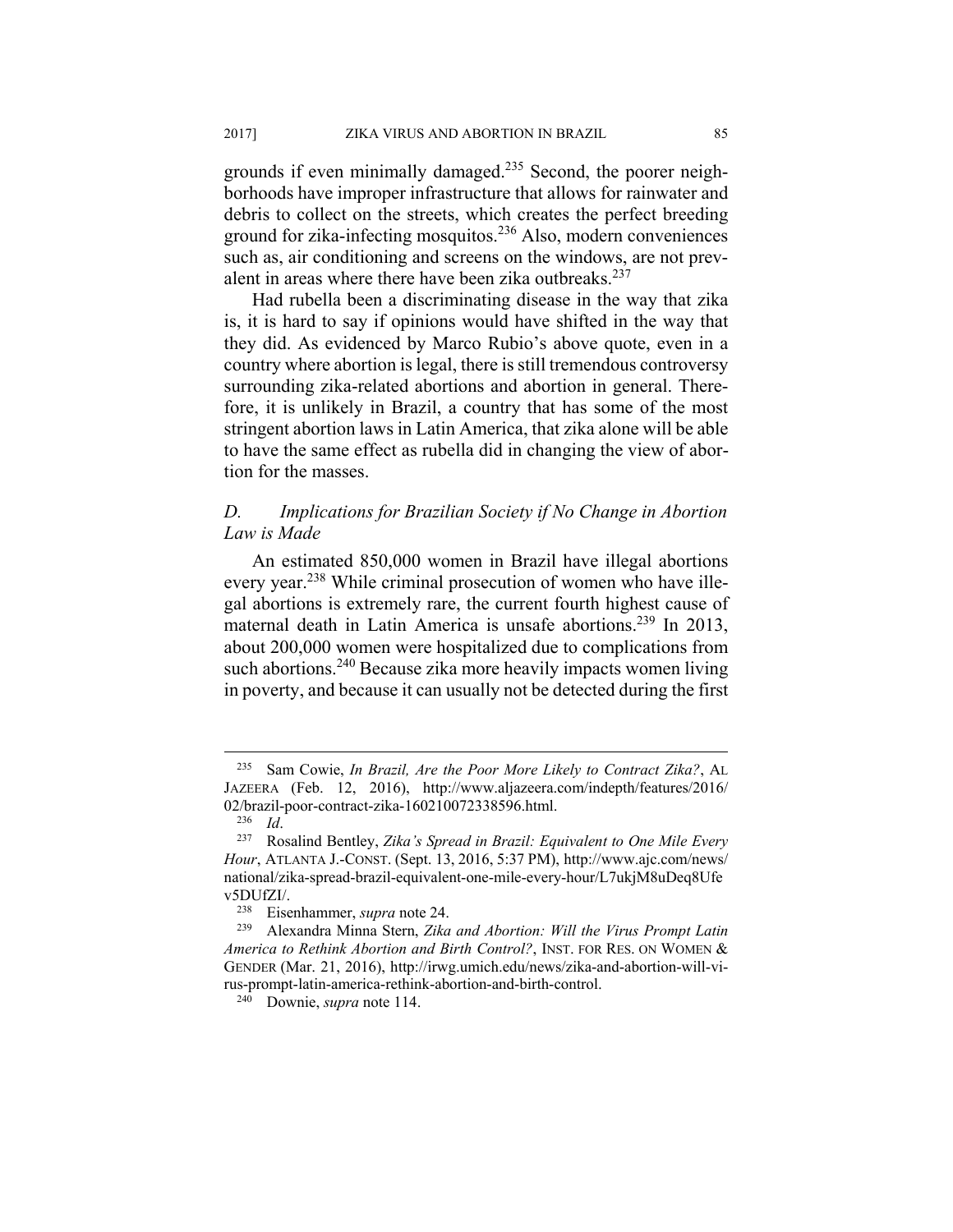trimester, the number of hospitalizations and illegal abortions is sure to rise if a change in abortion law is not made.

Health officials in Brazil have currently suggested that women avoid pregnancy until the zika crisis is over.<sup>241</sup> However, because there are still significant class and regional divides when dealing with access to contraception and family planning advice, it is unlikely that abstinence alone is a viable option to combat zika and microcephaly.<sup>242</sup> Furthermore, because zika is relatively new, physicians do not yet know all of the potential implications associated with it. A growing concern among pediatricians is that zika could harm developing brain tissue in ways other than the obvious microcephaly.243 According to Isabel Madeira, the president of the State Pediatrics Society in Rio de Janeiro, microcephaly could simply be the "tip of the iceberg" for a variety of neurological problems, some of which might not appear or be diagnosed for years to come.<sup>244</sup>

#### IV. CONCLUSION

Overall, it is very likely that zika will be able to help further expand the newly developing law of abortion in Brazil. The rubella and zika viruses are incredibly similar in their effects, but they differ in terms of when they can be diagnosed, the certainty with which they will be transmitted to the fetus, and the population that is affected. Between Brazil's new conservative administration and the pervasive nature of religion in Brazilian culture, politics, and society, it is improbable that Brazil's Congress will pass legislation to allow for zika-related abortions. However, the recent STF strides in regards to the legalization of first trimester abortions and the attorney general's report to the STF's President are promising signs that another step will be taken in favor of the legalization of abortion.

<sup>241</sup> Stern, *supra* note 239. 242 *Id*. 243 Dom Phillips, Nick Miroff, and Julia Symmes Cobb, *Zika Prompts Urgent Debate About Abortion in Latin America*, WASH. POST (Feb. 8, 2016), https://www.washingtonpost.com/world/the\_americas/zika-prompts-urgent-debate-about-abortion-in-latin-america/2016/02/07/b4f3a718-cc6b-11e5-b9ab-26591104bb19\_story.html?utm\_term=.d18e64ca93de. 244 *Id*.